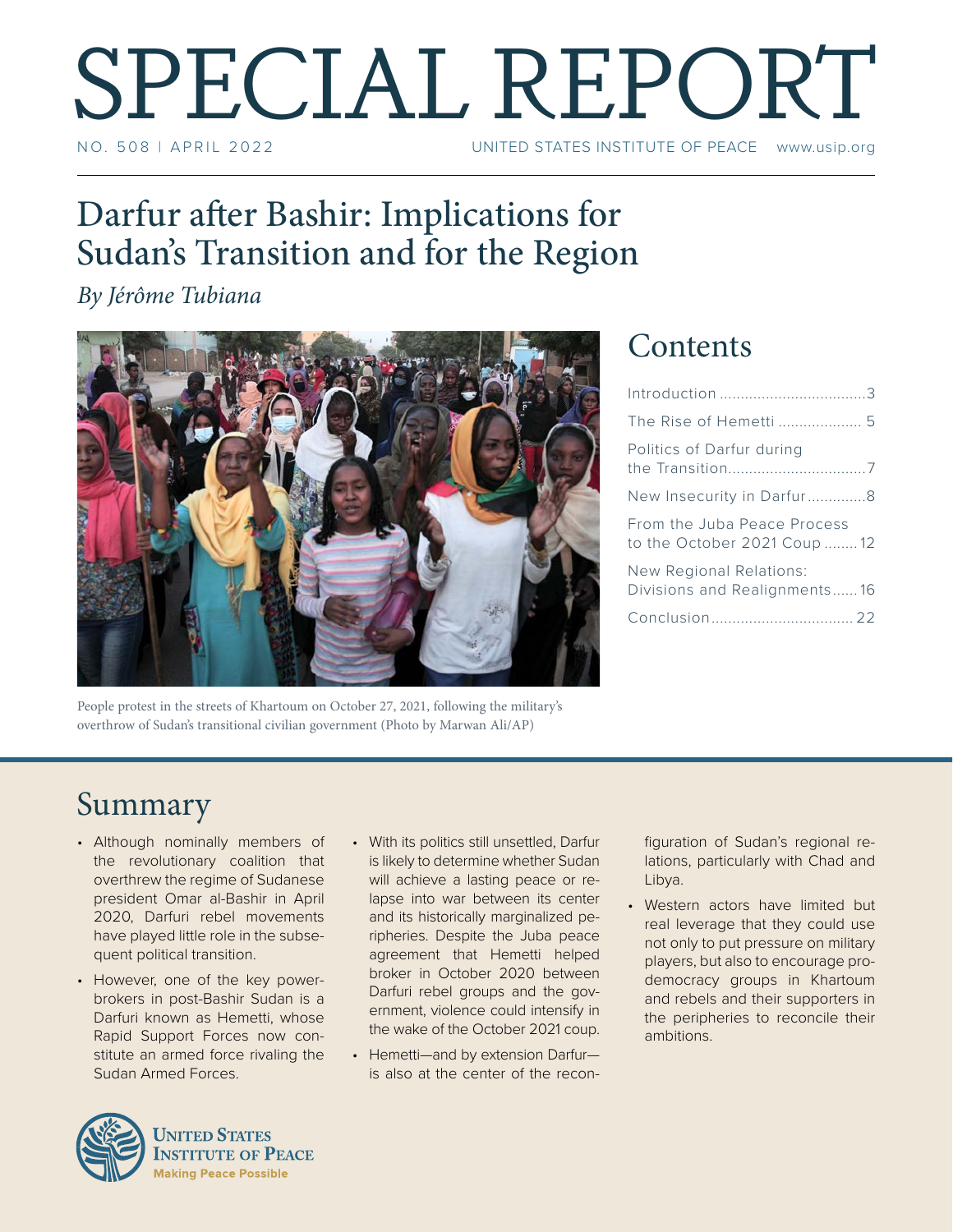## SPECIAL REPORT

NO. 508 | April 2022



#### **ABOUT THE REPORT**

Based on fieldwork conducted in late 2020 and early 2021 in North, West, and Central Darfur, as well as Khartoum, this report examines the political and security dynamics in Darfur since the overthrow of Sudanese president Omar al-Bashir and assesses Darfur's significance in Sudan's national and international politics. Research for this report was supported by the Africa Center at the United States Institute of Peace.

#### **ABOUT THE AUTHOR**

Jérôme Tubiana is a researcher specializing in conflict and migration across Sudan, the Horn of Africa, and the Sahara. He is the author of three previous reports for USIP and *Chroniques du Darfour*, a book on the Darfur conflict*.* His work has also been published in *Foreign Affairs*, *Foreign Policy*, and the *London Review of Books*. Research for this report was undertaken prior to his joining Médecins Sans Frontières as an operational adviser.

The views expressed in this report are those of the author alone. They do not necessarily reflect the views of the United States Institute of Peace. An online edition of this and related reports can be found on our website (www.usip.org), together with additional information on the subject.

© 2022 by the United States Institute of Peace

**United States Institute of Peace** 2301 Constitution Avenue NW Washington, DC 20037

Phone: (202) 457-1700 Fax: (202) 429-6063 E-mail: usip\_requests@usip.org Web: www.USIP.org

Special Report No. 508. First published 2022.

ISBN: 978-1-60127-890-6

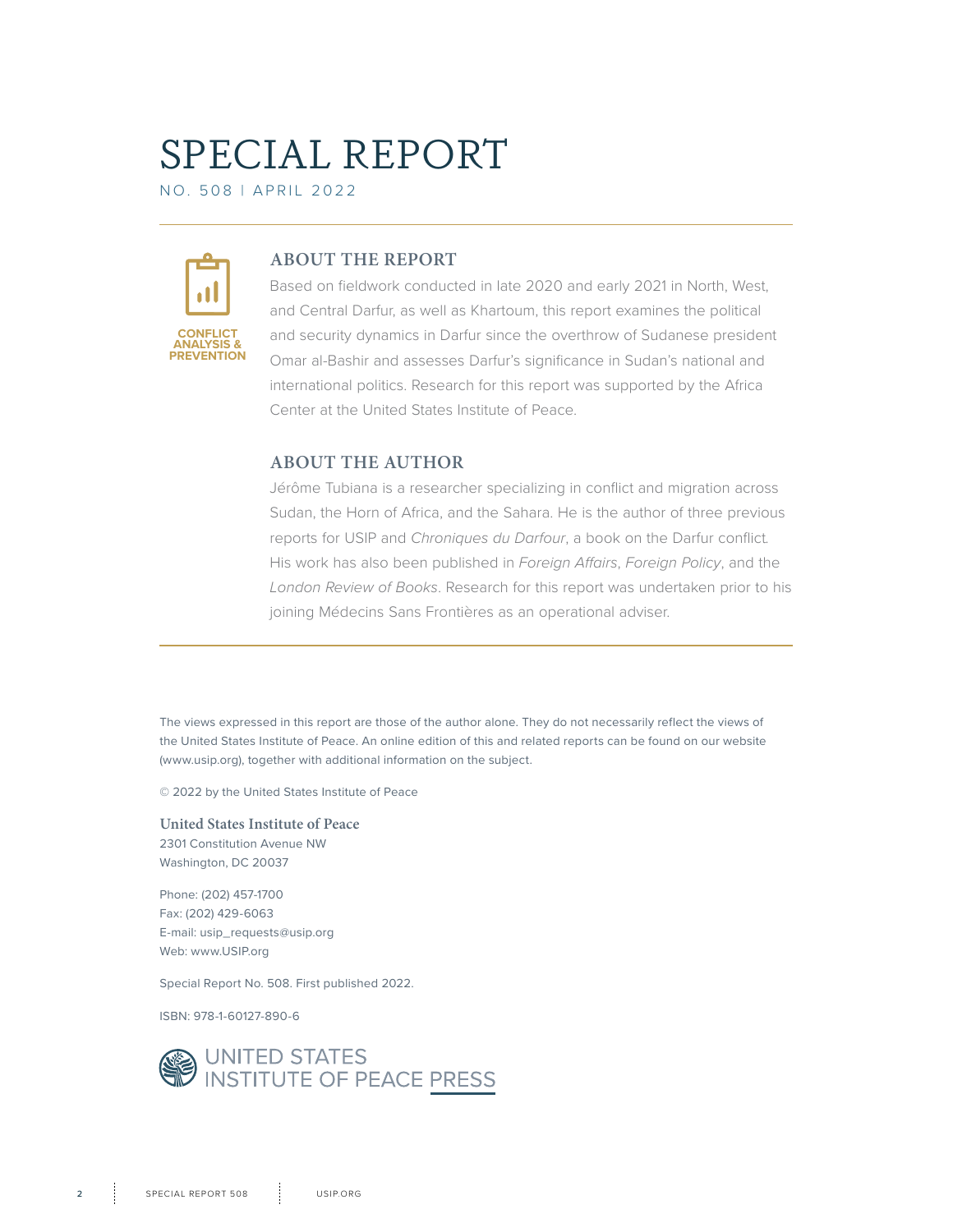<span id="page-2-0"></span>

Mohamed Hamdan Daglo—more commonly known as Hemetti—poses for a photograph at his villa in Khartoum on September 30, 2020. (Photo by Jérôme Tubiana)

### Introduction

Sudan has been roiled by political instability in recent years. President Omar al-Bashir, who had ruled the country since 1989, was ousted in a revolution in April 2019, and the subsequent transitional civilian government was then overthrown in a military coup in October 2021. After a month, the civilian prime minister, Abdallah Hamdok, agreed to sign a new agreement confirming him as head of a future government composed of technocrats, but controlled behind the scenes by the military. This compromise encouraged the continuation of public protests, and Hamdok eventually resigned on January 2, 2022, leaving no doubt of the military's ambition to consolidate its power rather than fulfilling its promise of democratic transition.

Amid this turmoil, Darfuri political players initially kept a low profile, but they have gradually come to play a more influential role, one commensurate with Darfur's significance within Sudan. Some nine million people—more than 20 percent of the country's total population—live in Sudan's western region of Darfur. Since 2003, that region has been wracked by a bloody conflict between the Sudanese government and Darfuri rebel groups challenging their region's persistent marginalization by successive regimes in Khartoum. Despite Bashir's fall and the subsequent Juba peace agreement, insecurity in Darfur has grown worse. This internal violence undermines Sudan's stability, continues to threaten the welfare of Sudanese civilians, and impedes tangible change for Darfur's inhabitants.

Darfur remains pivotal to Sudan's future for at least two other reasons. First, a Darfuri, Mohamed Hamdan Daglo—more commonly known as Hemetti—has leveraged his military position as leader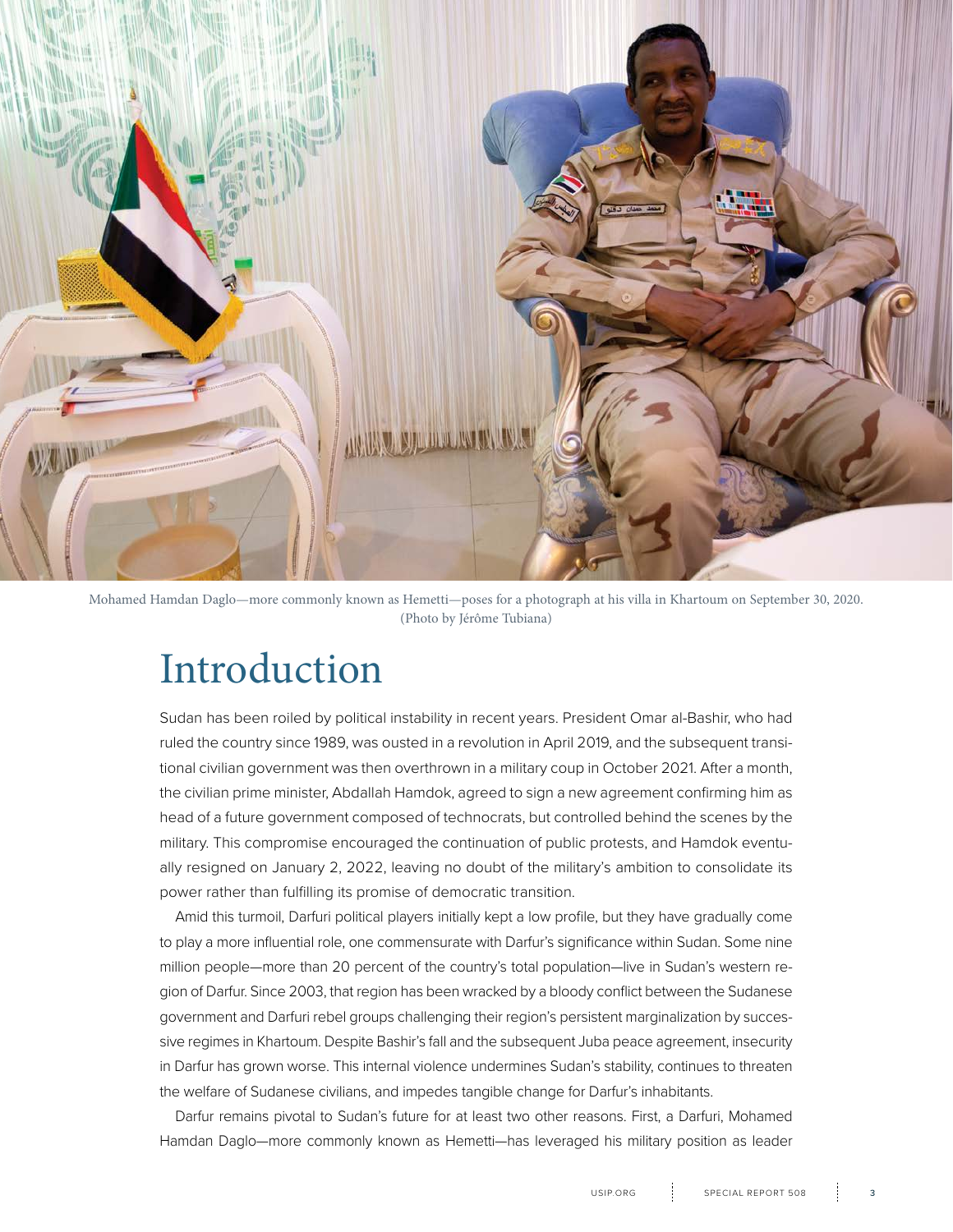

#### MAP OF DARFUR

Adapted from artwork by Rainer Lesniewski and Olli Turho/Shutterstock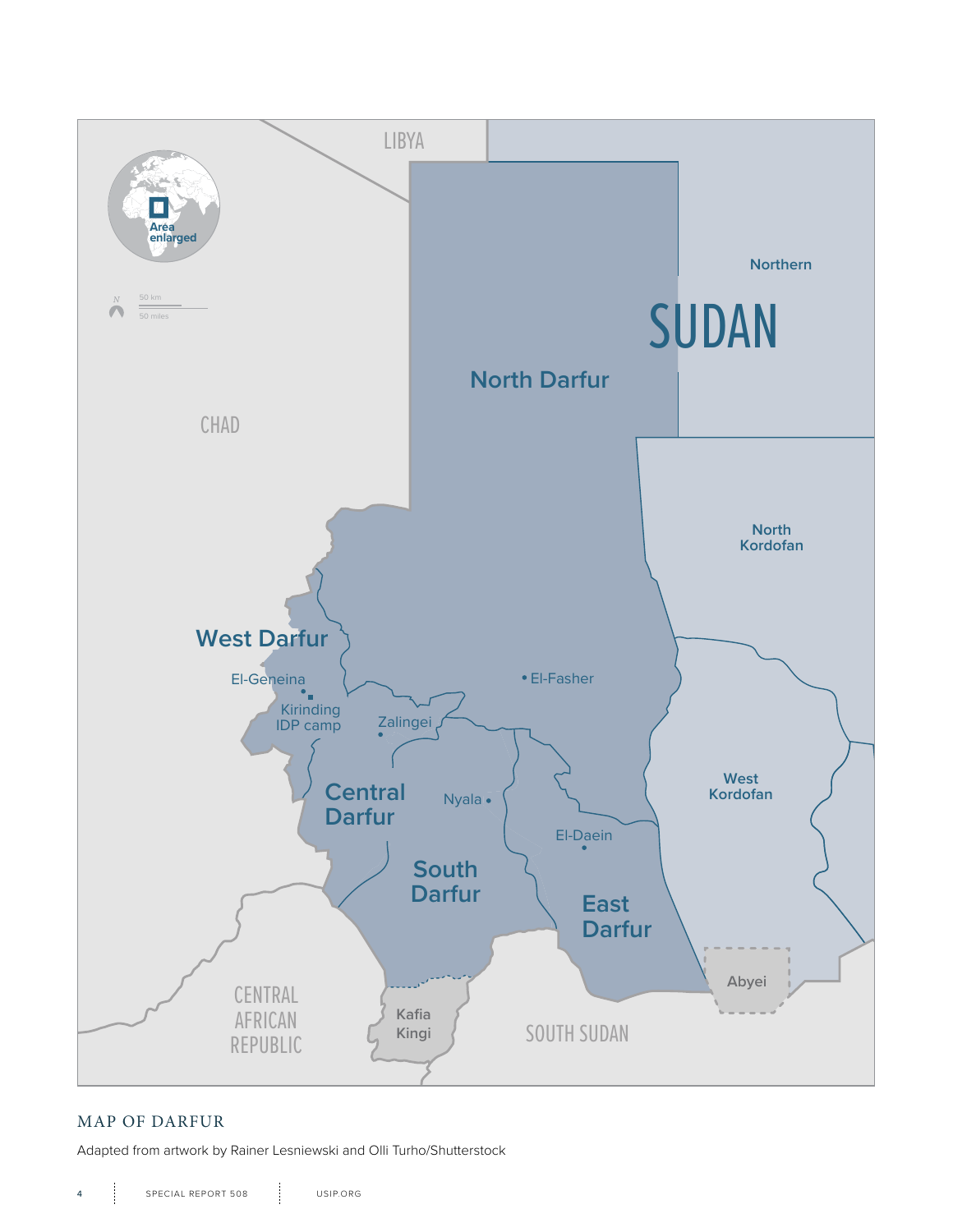<span id="page-4-0"></span>of the paramilitary Rapid Support Forces (RSF) to become a leading figure in the country's transitional institutions. Consequently, Darfur offers an additional theater for those jockeying for power in Khartoum—including both Hemetti and his rivals. At the same time, the comparative exclusion of other Darfuri leaders from the initial transition's political structures has demonstrated that Sudan's center-periphery divide endures. Second, Sudan's international relations with western neighbors Chad and Libya are intimately linked to the politics of Darfur. The 2021 coup, which was influenced by a trend to military rule and authoritarianism in the region, may further encourage that trend, including in Chad.

This report addresses the changes in political leadership following Bashir's fall, describes Hemetti's rise to power, analyzes contemporary politics and insecurity in Darfur, assesses the Juba peace process, and explores the ways in which Sudan's regional relations have been reconfigured since the revolution. At the heart of the current fluid relationships between actors in Darfur and in Khartoum is an opportunistic and unnatural entente between Darfuri rebels and Sudan's military, an entente inspired by the rebels' frustration with civilian politicians from the center, whom they see as a new incarnation of the elite in power since Sudan's independence in 1956. A series of recommendations at the end of the report identifies ways in which Western actors can encourage the rebels in the peripheries to make common cause with civilian politicians in the center for the sake of peace and democracy. The report is based on 100 interviews conducted in person in September and October 2020 and in January and February 2021 in Darfur and Khartoum, as well as by telephone before and since the October 2021 coup, with political, military, and civil society leaders from Sudan and with international analysts and diplomats.<sup>1</sup>

### The Rise of Hemetti

Since 2013, Hemetti has been the leader of Sudan's paramilitary RSF, which gradually became the Bashir regime's praetorian guard. He achieved this position as one of many young Darfuri Arab war chiefs armed by Khartoum against Darfur's largely non-Arab rebel movements.<sup>2</sup> Because the Arab population of Darfur largely sided with Bashir's National Congress Party against the pro-rebel non-Arab tribes, the war in Darfur provoked ethnopolitical rifts in the region. President Bashir regarded Hemetti as the most loyal of these Darfur Arab allies and made him the RSF leader.

For some time before the 2019 revolution, Hemetti and the RSF defended an increasingly isolated Bashir against the possibility of a coup by the Sudan Armed Forces (SAF). However, Hemetti claimed to have distanced himself from Bashir from late 2017, partly for economic reasons. Hemetti asserted that companies close to the Bashir regime were threatening his personal interests in gold mining in Darfur and fueling Sudan's economic crisis by black market trading. In April 2019, he allied with senior army officers to remove and detain Bashir and declare the formation of the Transitional Military Council (TMC), which sought to preserve the military's power but without some of the most visible figures of the Bashir regime. Hemetti then reportedly played a crucial role in weakening the National Intelligence and Security Service and its forces and preventing its leader, Salah Abdallah "Gosh," from taking control of the TMC.

Hemetti's position was further strengthened when he became deputy head of the Sovereignty Council, a body created to govern Sudan for a 39-month transitional period as part of a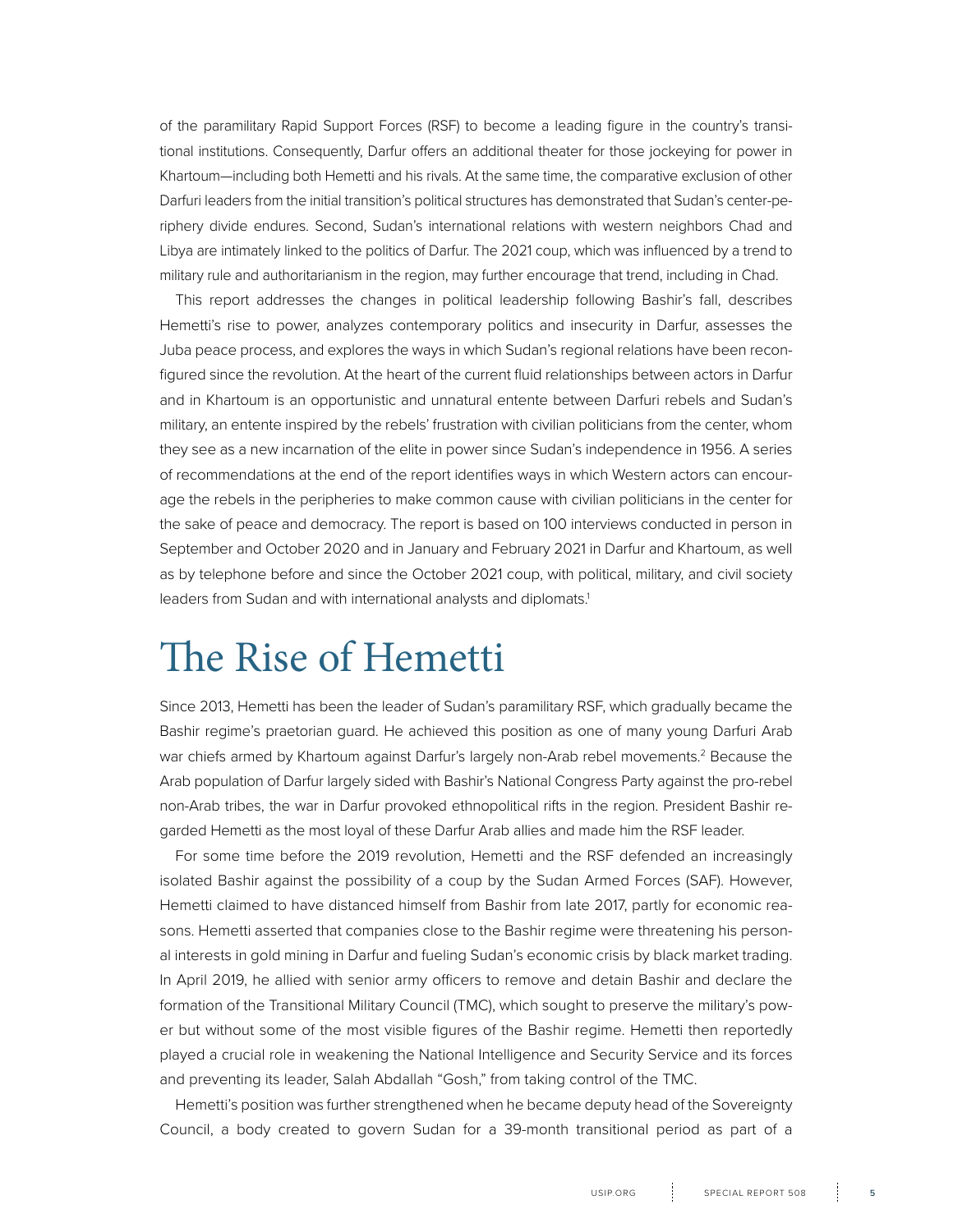A Darfur power base and the military weight of the RSF have allowed Hemetti to seek power in Khartoum and to challenge the historic domination of Sudanese politics by elites from the center of the country.

power-sharing deal in August 2019 between the TMC and the Forces of Freedom and Change (FFC), the coalition of political parties and civil society organizations that played a leading role in the uprising. On paper, Hemetti was subordinate to the Sovereignty Council's leader, SAF General Abdel Fattah al-Burhan. Yet his role as both deputy head of the council and head of the RSF made Darfur central

to Sudan's fate. Darfur is crucial to Hemetti as the source of most of his military recruits and economic resources. By 2021, the RSF was estimated to number between 75,000 and 100,000 men, compared with the SAF's 120,000 to 200,000 troops. Yet in spite of its smaller numbers, the RSF is widely considered to be the more militarily effective force. A Darfur power base and the military weight of the RSF have allowed Hemetti to seek power in Khartoum and to challenge the historic domination of Sudanese politics by elites from the center of the country. Even before Bashir's fall, Hemetti recruited non-Arabs (including former rebels) into the RSF, and he appointed individual Arab and non-Arab former members and sympathizers of rebel groups to advisory roles, encouraging them to play intermediary roles with rebel groups.

During the revolution, Hemetti sought support from protesting civil society and political groups predominantly based in Khartoum. At a massive pro-revolution sit-in organized in front of the military headquarters in April 2019, several posters were displayed with slogans such as "You Didn't Disappoint Us" and "Hemetti the Strong Frightens the Islamists." Politicians and activists from the center then worried about Hemetti's unexpected popularity and stressed his limited education and Chadian roots. The June 3, 2019 massacre of at least 128 civilian pro-democracy protesters in Khartoum further undermined Hemetti's popularity and strategy, with many groups initially blaming the RSF for the killings.<sup>3</sup> By October 2020, reports had emerged that suggested the involvement of other players as well.

According to Hemetti, the campaign to blame him for the events of June 3 originated among actors in Khartoum, with both civilian revolutionaries and former regime figures targeting him because of his Darfuri origins. Because Hemetti perceived that Sudanese from Sudan's political and cultural center were biased against him, he sought support from non-Arab civilians and rebels in Darfur. He intended to consolidate players from Darfur and other peripheral regions as a bloc against the civilians and military from the center who had been elevated by the post-Bashir transitional arrangements and who threatened to dominate the new government. This unifying approach was well received by Darfuri rebels, who did not feature significantly within the FFC's leadership and had been largely excluded from the revolution. Hemetti's coalition building led to the Juba peace talks that began in September 2019 between rebels from Darfur and other peripheral areas of Sudan and the different wings of the transitional government. Dominated by Hemetti, the negotiations were an attempt to create a counterweight to the transition in the center by giving new prominence to the rebel movements. Hemetti and Darfuri rebels formed a tacit alliance against the civilian political parties in the FFC, and then also allied with the SAF (even though the SAF and their paramilitary allies are chiefly responsible for the devastation inflicted on Darfur since 2003), setting the stage for the 2021 coup. Hemetti did not, as he had promised and some had hoped, prevent the SAF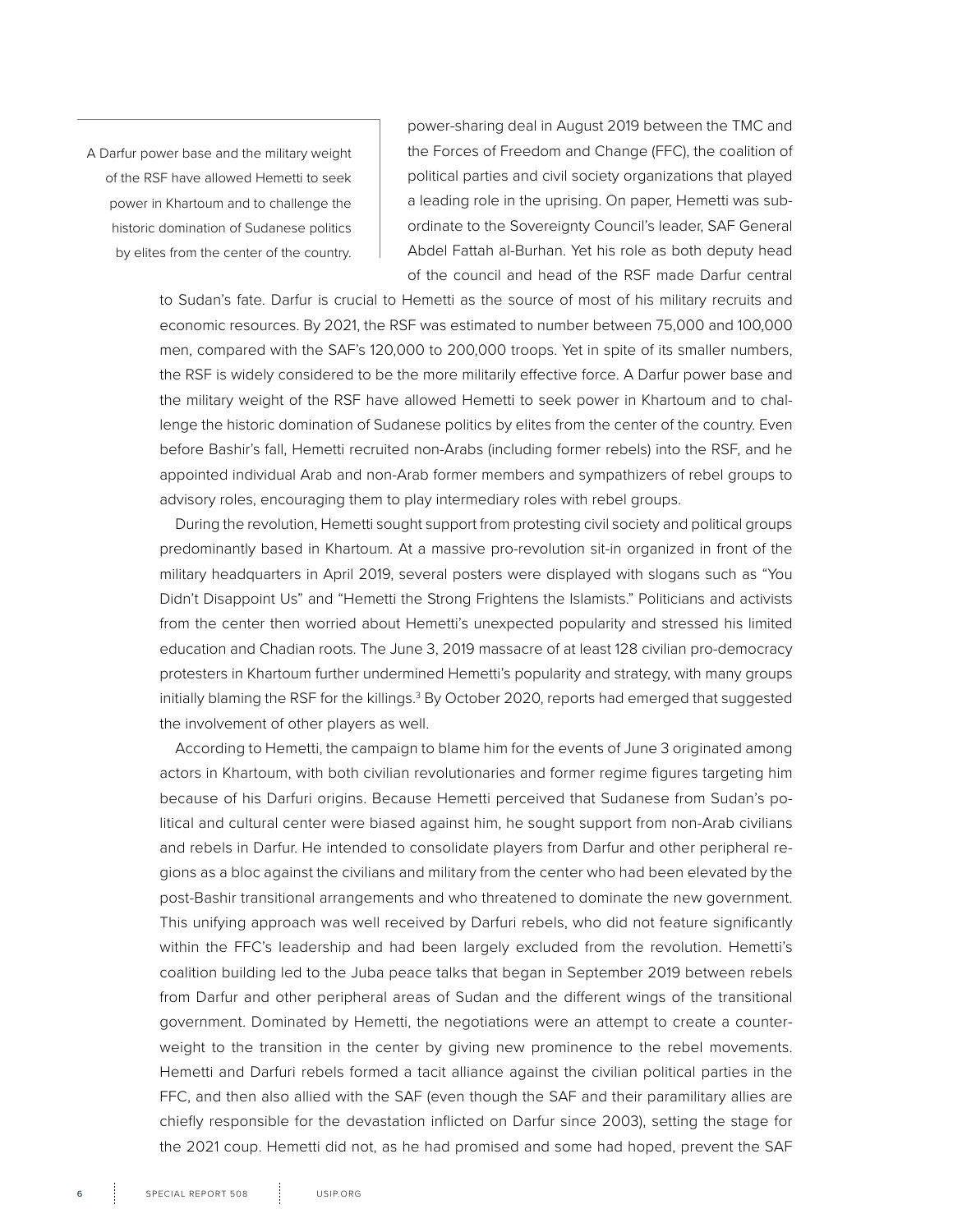<span id="page-6-0"></span>from staging a coup. On the contrary, the RSF took part in arresting and repressing protests, although Hemetti let al-Burhan remain at the forefront.

However, Hemetti's rise has also entangled him in conflicts with many enemies: rival militia leaders in Darfur, SAF officers and political leaders from the center who consider him a threat, and Islamists and former regime loyalists who see him as a traitor and will likely continue to do so regardless of his participation in the 2021 coup.

Some observers believe that Hemetti is ready to relinquish power if his personal and tribal economic interests are protected and if he is safeguarded from attempts to hold him accountable for crimes during the war in Darfur and against protesters in Khartoum. However, others assert that he has ambitions to consolidate his power as deputy of al-Burhan, if the latter decides to run in the expected July 2023 presidential vote, or even to become Sudan's next ruler himself, whether by seizing power or by standing for election. Some believe Hemetti's leadership ambitions incentivized him to spoil the transition, including the Sovereignty Council's planned shift to civilian leadership.<sup>4</sup> His aspirations may also further encourage his evolution from an Arab tribal war chief to a representative of the peripheral areas of Sudan more broadly, or indeed even to a national leader. Prior to the 2021 coup, this personal transition appeared to have begun, alongside the possible transformation of the RSF from a personal, family, and tribal force to a more national and more professional army. Although Hemetti may not be able to win the gamble to dominate power in Khartoum for years to come, the existing civilian or military elites may strike bargains with him. In exchange for Hemetti's support, central Sudanese power structures could opt to abandon Darfur to him and give the RSF free rein over the region.

Hemetti's rise means that most Darfur Arab communities and militias perceive they are in a stronger position than they were before he came to power. Hemetti's Rizeigat Mahariya tribe, in particular, has been able to increase its influence in Sudan thanks to the war in Darfur, especially during Bashir's final years. Arab communities and militias may take advantage of the opportunity to capitalize on current circumstances by occupying more land or consolidating settlements, including in non-Arab territories captured during the war. However, they may also feel threatened, since Bashir's fall, by Hemetti's efforts to enlarge his tribal support base to include non-Arab rebels and civilians in Darfur and by some of the Juba peace agreement's provisions, not the least that land occupied during the war should be given back to its original owners. Hemetti's actions in initiating and supporting the Darfur peace talks, his promise to enforce the peace agreement, and his attempts to mediate local conflicts have all contributed to his strategic repositioning; that new stance, however, may conflict with his narrower tribal loyalties.

## Politics of Darfur during the Transition

For civilians in Darfur, the end of the Bashir regime did not greatly change things on the ground. Since Bashir's fall, the Juba peace talks and the question of the allegiance of Darfur's rebels have become areas of competition between political forces in Khartoum, including between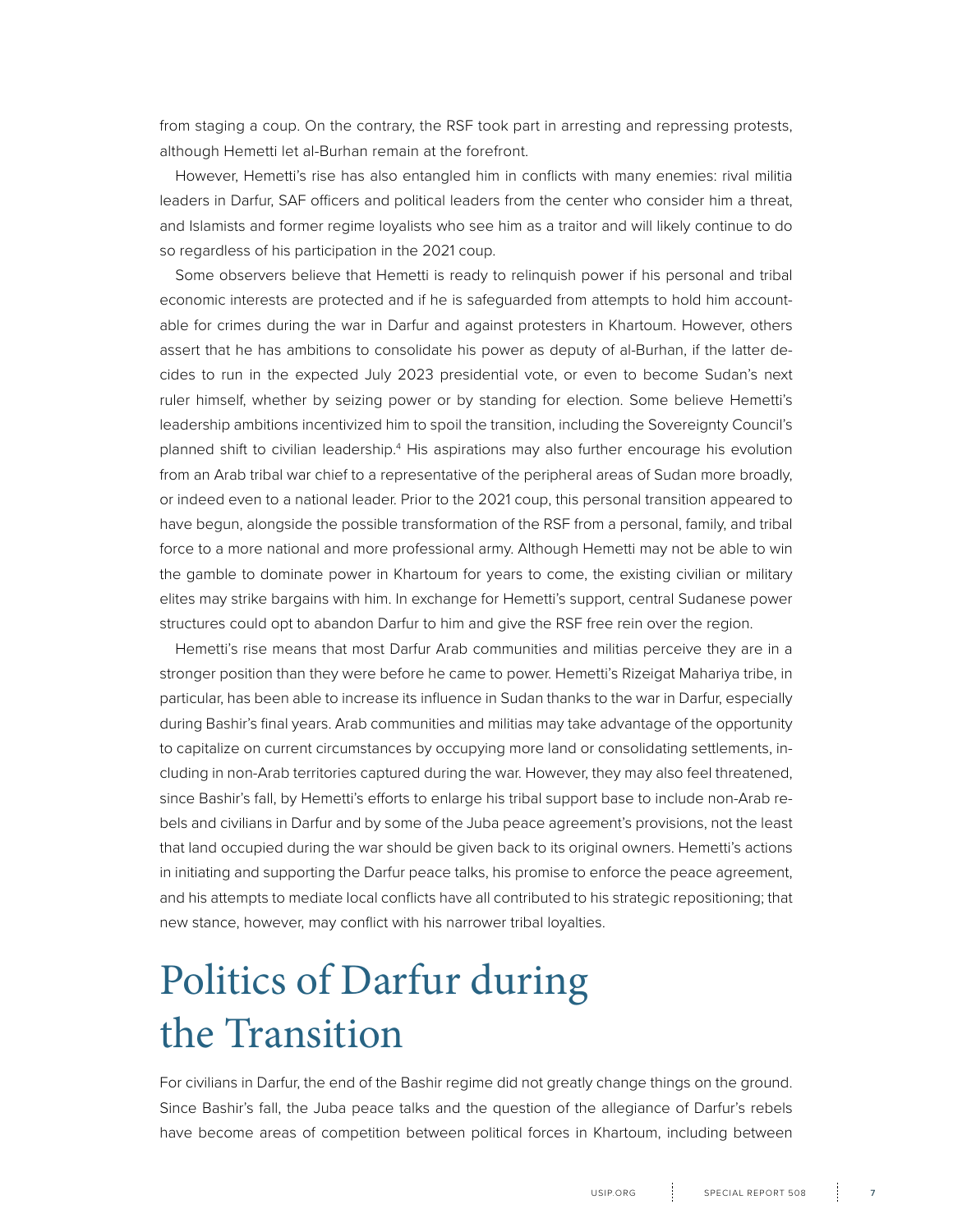<span id="page-7-0"></span>Hemetti and the SAF, between Hemetti and the FFC, and within the FFC. This competition, however, has done little to improve governance for most Darfuris.

Over the course of the negotiations that led to the August 2019 power-sharing deal, the Sudan Revolutionary Front (SRF)—a coalition of the leading armed groups opposed to the Bashir regime—began to develop a negative perception of the FFC. Even though the SRF is nominally part of the coalition, it has come to view the FFC as a new incarnation of the center that continues to marginalize the peripheries. Prior to the 2021 coup, "resistance committees" in Darfur, the primarily organic community attempts to organize local forms of opposition to Khartoum, shared similar sentiments: in their eyes, politicians from the center had stolen the revolution from those who initiated it.<sup>5</sup> These Darfuri resistance committees include former armed rebels, and the rebel groups see the committees' nonviolent actions as complementary to the armed struggle. In their protests, the committees combine the revolution's national slogans with Darfur-specific demands for peace and security.

### New Insecurity in Darfur

Despite Bashir's ouster, insecurity has continued in Darfur, even after the Juba peace agreement in October 2020. According to the United Nations Office for the Coordination of Humanitarian Affairs, "Incidents of intercommunal violence reported in Darfur doubled during the second half of 2020 compared to the same period in 2019."6 Much of the violence has taken place in West Darfur, including (but not limited to) the following notable instances:

- December 2019: An attack by armed Arabs, including the RSF, against the Kirinding camp for internally displaced persons (IDPs) and nearby villages, killing between 60 and 90 people (mostly Masalit) and displacing 46,000.
- July 2020: An attack against Masalit civilians in Misterei, killing between 60 and 80 people, during which recently reformed Masalit self-defense militias fought back, reportedly killing as many as 100 Arabs.
- January 2021: A second attack by armed Arabs against the Kirinding IDP camp and against mostly Masalit residents and IDPs in and around El-Geneina, killing between 109 and 163 and displacing 108,000. Here, too, Masalit self-defense groups put up fierce resistance and reportedly killed around 200 Arabs.
- April 2021: Similar Arab-Masalit clashes in and around El-Geneina, killing at least 144 people and displacing approximately 65,000.
- November 2021: Clashes between Arab and non-Arab communities around the Jebel Mun area, north of El-Geneina, killing between 140 and 300 people and displacing approximately 12,000. Here, too, non-Arab self-defense groups mobilized, uniting fighters from the local Misirya Jebel and Zaghawa communities, reportedly killing 100 Arabs.
- December 2021: Arab-Masalit clashes in the Kreinik area, east of El-Geneina, killing between 67 and 88 people and displacing at least 62,000 Masalit.<sup>7</sup>
- January 2022: Arab attack on the Adikong village, west of El-Geneina, killing 9 and displacing up to 20,000 Masalit.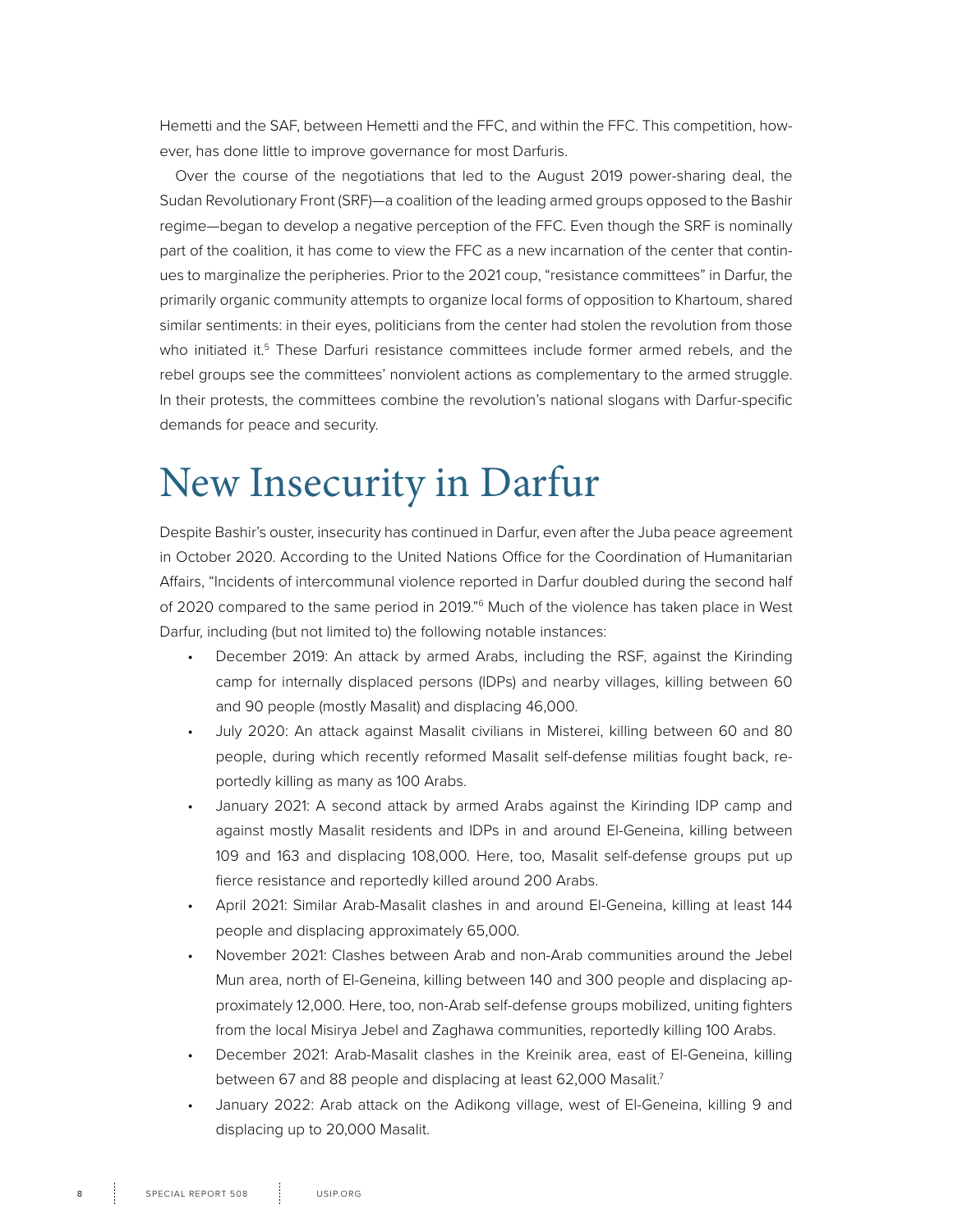

After the attack by Arab militias on the Kirinding IDP camp in January 2021, about 100,000 Masalit took refuge in more than 80 gathering sites, such as this one on the grounds of the state ministry of education, in El-Geneina. (Photo by Jérôme Tubiana)

Other violent attacks took place in South Darfur, including clashes between Arab and Arabized Fellata militias in January and June 2021, resulting in 72 and at least 36 deaths, respectively.<sup>8</sup> In North Darfur, since August 2021, Rizeigat Arab militias opposed to the peace agreement have attacked Zaghawa IDPs returning to farm in Tawila locality, displacing 35,000.

The United Nations–African Union Hybrid Operation in Darfur (UNAMID) often described such moments of violence in euphemistic terms, such as "seasonal disputes between farmers and pastoralists."9 The government continued to use such language to downplay these incidents. However, the obvious pattern of attacks suggests repeated violence by Arab militias against non-Arab civilians, including IDPs. Militias opposed to Hemetti are sometimes blamed for these attacks. RSF members also are sometimes accused of being among these militias, though their presence does not mean that Hemetti or other RSF leaders ordered them to carry out these attacks. Still, the presence of Hemetti's forces and kinsmen among the perpetrators has weakened his attempts to mediate local pacts after some of these incidents.

The government has been repeatedly blamed for failing to react to the escalating violence. In July 2021, as Arab militias attacked protesters in Fatta Borno, North Darfur, killing 10 people, the local authorities were accused of enabling the massacre by withdrawing security forces from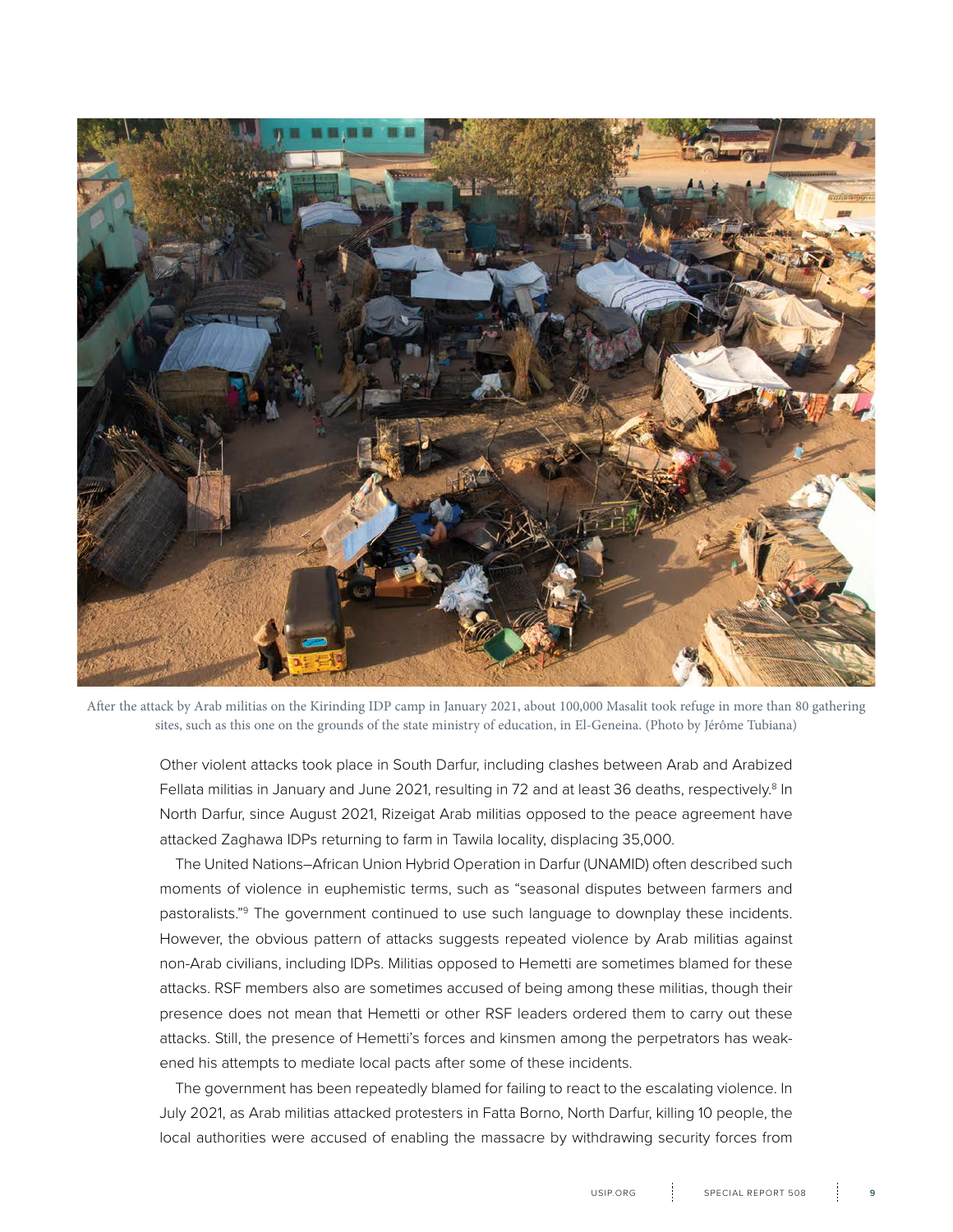Many Sudanese . . . believe that the recent conflicts in Darfur, Kordofan, the east of the country, and Sinnar have been engineered by former Bashir regime loyalists . . to be part of a proxy war between Hemetti and the former regime loyalists.

the area as retaliation against the protesters. The usual government reaction to such instances of violence has been to deploy joint security forces from the SAF, RSF, and police or Central Reserve Police (and more recently, rebels who signed the Juba agreement), even if locals claim that the same forces were involved with perpetrators in the incidents, sometimes on opposed sides. "Hemetti said he wants peace, and he may be honest, but his kinsmen

make trouble and he can't always confront them," a Fatta Borno protester said. Yet in various localities, non-Arab civilians, including government officials, noted that among those joint forces being systematically deployed in reaction to violent incidents, the RSF was most active in preventing further violence. "Hemetti is our only teeth," said one civilian government official.

Far from being seasonal disputes, some of the violence in 2020 was linked to a series of prorevolution protests held across Sudan, including in Darfur.10 In Kebkabiya in June and in Fatta Borno and Misterei in July, Arab militias targeted protesters and civilian resistance committees. The protests in Fatta Borno and Misterei were directed specifically at armed Arabs occupying land in the area. Because the protests in Darfur had multiple motives, including voicing support for the prodemocracy demands of Khartoum protesters and expressing local grievances such as land occupation, they did not, except at the earliest stages of the revolution, bring Arabs and non-Arabs together over shared goals; instead, they often triggered new violence.

Local violence also included conflicts between Arab or Arabized communities. In such cases, the communities loyal to Hemetti that make up the RSF's core faced off against others who feel sidelined by his takeover of Darfur Arab militias. Reportedly, among the latter were militias loyal to Hemetti's main rival, Musa Hilal, the historic paramount *janjawid* (Arab militia) leader and thus a prime actor in the Sudanese government's counterinsurgency campaign during the war in Darfur.<sup>11</sup> Hemetti arrested Hilal in 2017, in part because Hilal refused to comply with Bashir's and Hemetti's orders to integrate his forces (officially part of the Border Guards, under SAF command) into the RSF. More than 20,000 Border Guards, mostly under Hilal, eventually were brought into the RSF. Between 15,000 and 18,000 men, mostly from Hilal's Rizeigat Mahamid tribe, reportedly were later fired from the RSF in 2019 and 2020, and the recruitment of Hilal's Mahamid kinsmen stopped.<sup>12</sup> Non-Arab civilians and rebels also accuse militias loyal to Hilal of conducting the attacks on Fatta Borno and in West Darfur, although with regard to the latter, local RSF leaders are more commonly accused. In March 2021, Hilal was released after an agreement with Hemetti, but his supporters doubt the reconciliation will last.

Many Sudanese, including Hemetti and his supporters, believe that the recent conflicts in Darfur, Kordofan, the east of the country, and Sinnar have been engineered by former Bashir regime loyalists, in particular by SAF military intelligence and Salah Gosh, now exiled in Egypt. According to this view, these conflicts were purported to be part of a proxy war between Hemetti and the former regime loyalists, the likely intent of which was to oblige Hemetti to redeploy RSF troops from Khartoum to these war zones and thus weaken his influence in the center.

Darfur Arab communities, including leaders who generally benefited from the Bashir regime, have felt frustrated by the revolution and betrayed by Hemetti and his rapprochement with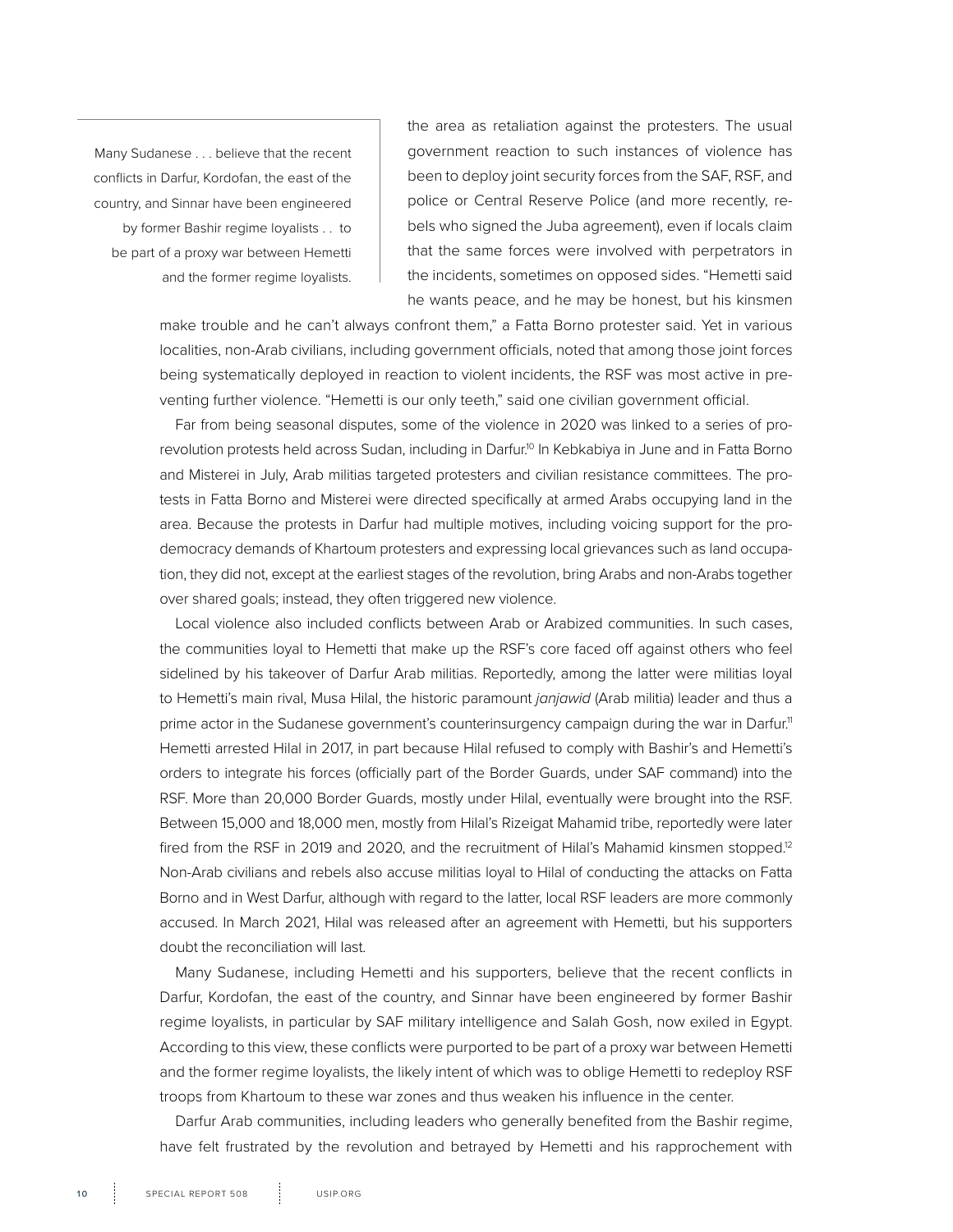Darfuri rebels through the Juba agreement. The 2021 coup will likely embolden them, which risks provoking further violence in Darfur. Yet their attitude toward Hemetti is ambivalent: some hope he will support them in local conflicts, but others still feel threatened by his entente with the rebels and by the Juba agreement.

By the terms of the Juba agreement, Arab communities and militias will have to leave territories they have occupied and allow the non-Arab communities they displaced to return and exercise their land rights under a restored customary land tenure system, which should take precedence over Sudanese statutory land regulations. Modern approaches favored by international actors and technocrats who draft peace agreements, such as adopting a system of land registration, are unlikely to lead to the restitution of the land to its original owners. The Juba agreement's definition of Darfur's precolonial land tenure system as one based on tribal territories rather than on individual leaders managing multiethnic territories is misleading and may fuel tensions, even if some rebel leaders support this approach. The return of the displaced to their original lands will require negotiation, but also may necessitate the use of force against armed occupiers. Solving land disputes is likely to be complicated and time consuming, as experiences from elsewhere show; in eastern Chad, for instance, land disputes from the 2005–10 conflict are still unresolved.<sup>13</sup>

Rebel groups that have rejected the Juba peace process are also accused of having fueled violence in Darfur. For instance, supporters of Abdelwahid al-Nur, leader of a Sudanese Liberation Army faction, are accused of being among those who attacked a police station in Kutum in July 2020. Yet even though Abdelwahid's influence among IDPs is not disputed, protesters in Kutum and Fatta Borno are not necessarily opposed to the Juba agreement and put forward demands similar to those negotiating in Juba, such as the evacuation of those occupying land, the return of the IDPs to their homes, and justice for crimes committed.

The other main rebel leader outside of the Juba agreement, Abdelaziz al-Hilu, leads the Sudan People's Liberation Movement-North (SPLM-N) forces that control a large part of South Kordofan's Nuba Mountains. Al-Hilu, who is of Masalit origin, is also accused of fueling tensions between Masalit and Arabs in Darfur.<sup>14</sup> Since Bashir's departure, the idea of uniting "indigenous groups" across Sudan's peripheries has grown among Nuba, Masalit, and other non-Arabs. There are reports that, since 2011, several hundred Masalit youth from all over Sudan have joined al-Hilu's largely Nuba SPLM-N in South Kordofan and Blue Nile and that, since 2020, a limited number of them have returned to Darfur in reaction to Arab attacks against the Masalit. Al-Hilu remains popular among the Masalit revolutionary youth and IDPs in West Darfur, yet long-standing Masalit attempts to put themselves under al-Hilu's leadership have been frustrated by al-Hilu's reluctance to fight in Darfur. In the meantime, fighting has occasionally pitted al-Hilu's faction against rival SPLM-N troops loyal to Malik Agar, historically the most powerful SPLM-N figure in Blue Nile.<sup>15</sup> Agar, remaining part of the SRF coalition, has been more pliant in talks with the government, signed the Juba peace agreement, and reportedly has received support from the SAF in South Kordofan and from the RSF in Blue Nile, allowing him to recruit troops. He also appeared to tacitly support the October 2021 coup, which allowed him to remain a member of the Sovereignty Council. These parallel dynamics linking conflicts in Darfur, South Kordofan, and Blue Nile are a stark reminder of the national dimension of local tensions and how they may undermine the national transitional project.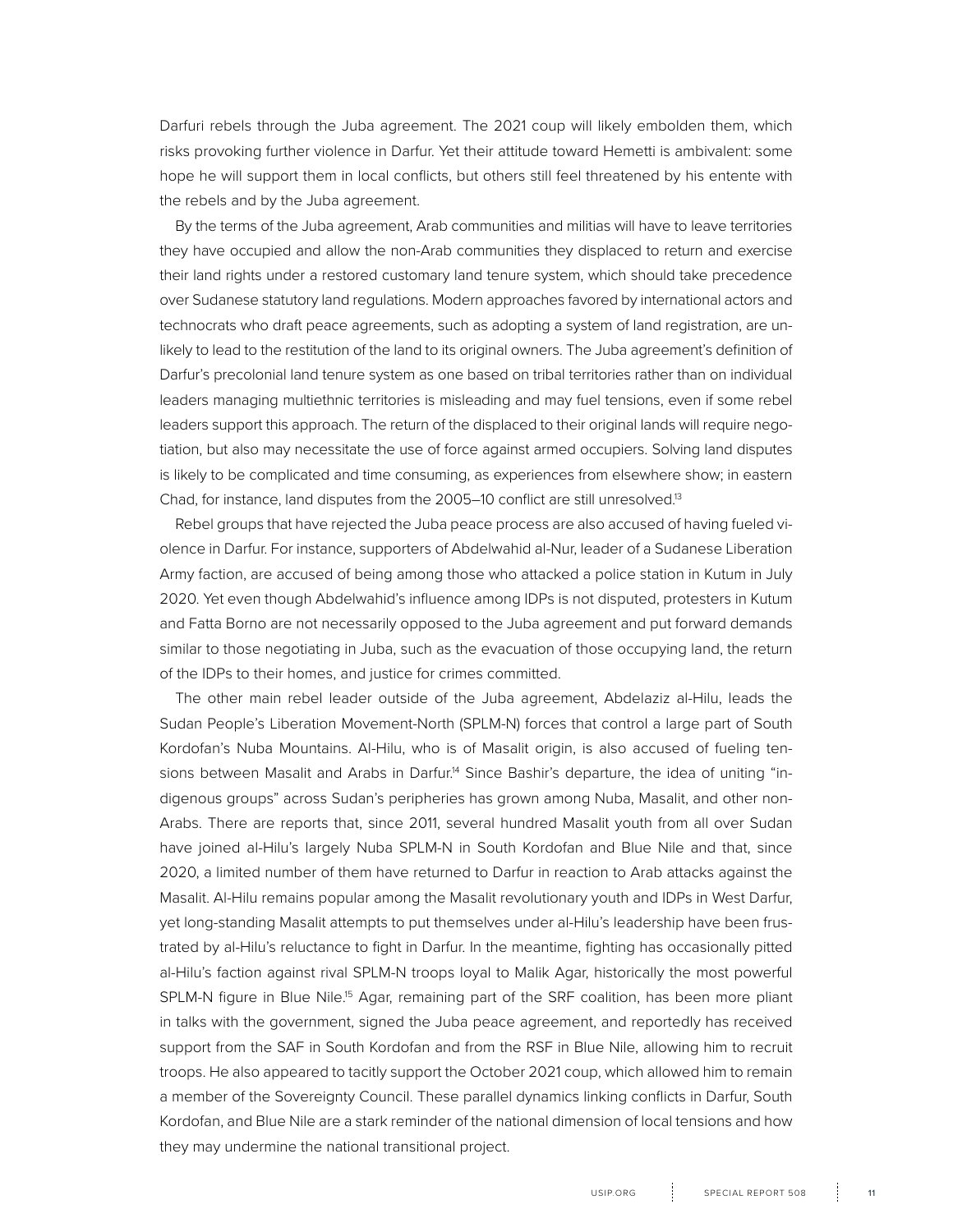## <span id="page-11-0"></span>From the Juba Peace Process to the October 2021 Coup

Pursuing peace in Darfur has become a competition between Hemetti and the FFC and the transitional government's civilian leadership. Both have held separate talks with Darfur's rebel movements, and Hemetti has been more successful than the civilian leaders in gaining the rebels' support. In June 2019, Hemetti held talks—initially under Chadian auspices—with Minni Minawi, the leader of the Sudan Liberation Army-Minni Minawi (SLA-MM), the strongest rebel group, as well as with leaders of the Justice and Equality Movement (JEM), another long-standing Darfuri rebel movement and SRF component. Hemetti wanted to secure a quick agreement between the rebels and the TMC before the TMC and the FFC reached their own accord. The FFC's civilian leaders also engaged in negotiations with the TMC without the SRF being present. The FFC then met with the rebels in Addis Ababa in July 2019 in an attempt to bridge the gaps. Although the August 2019 constitutional charter addressed some issues high on the rebels' agenda, the FFC's civilian leaders refused to wait for the rebels to hold peace talks before forming the transitional institutions. As a member of the transitional government put it: "Politicians and rebels together boarded the FFC bus, but the FFC got down at the first stop, that of the constitutional charter. The rebels wanted to continue up to the next station, called peace." Those discordant ambitions benefited Hemetti's attempts to engage the rebels through the talks that began in Juba in September 2019.

Civilian politicians in Khartoum began to see the Juba talks as an attempt by Hemetti to derail the transition and tried to force their way into the negotiations. However, the FFC failed to control the peace process, which remained largely in Hemetti's hands, except for the FFC's input in various thematic technical committees and the SAF taking over the security arrangement discussions.

To compete with Hemetti, the FFC also tried to have Prime Minister Hamdok lead the talks but were unsuccessful. Hamdok attempted a parallel engagement with the rebels who were most reluctant to join the peace talks, Abdelwahid and al-Hilu. In September 2020, shortly after the signature of the Juba agreement, Hamdok signed a separate preliminary agreement with the latter in Addis Ababa. As al-Hilu demanded, this agreement required the "separation of religion and state" to be enshrined in the constitution, until or unless South Kordofan and Blue Nile were granted the "right to self-determination," and allowed al-Hilu's faction to keep its forces armed.<sup>16</sup> Even more than his secularism, al-Hilu's overtly secessionist stance was a red line for other government negotiators. Others in the government felt the deal with Hamdok was "damaging" and "an attempt to spoil Juba." Further talks between al-Hilu and the SAF stalled.

In Khartoum, the Juba agreement had a mixed reception. Hemetti and the signatory rebels cheered the deal, and the center-left Sudanese Congress Party (SCP) initially offered some support. The left (in particular the Communist Party), the Umma Party, and the Islamists remained hostile to the agreement, concerned it gave too much to rebels from the peripheries. From the perspective of many civilian politicians, the Juba peace agreement is undermining the constitutional charter—which was amended in line with the agreement in November 2020—to the detriment of the center and of the civilian share of power within the transitional authorities.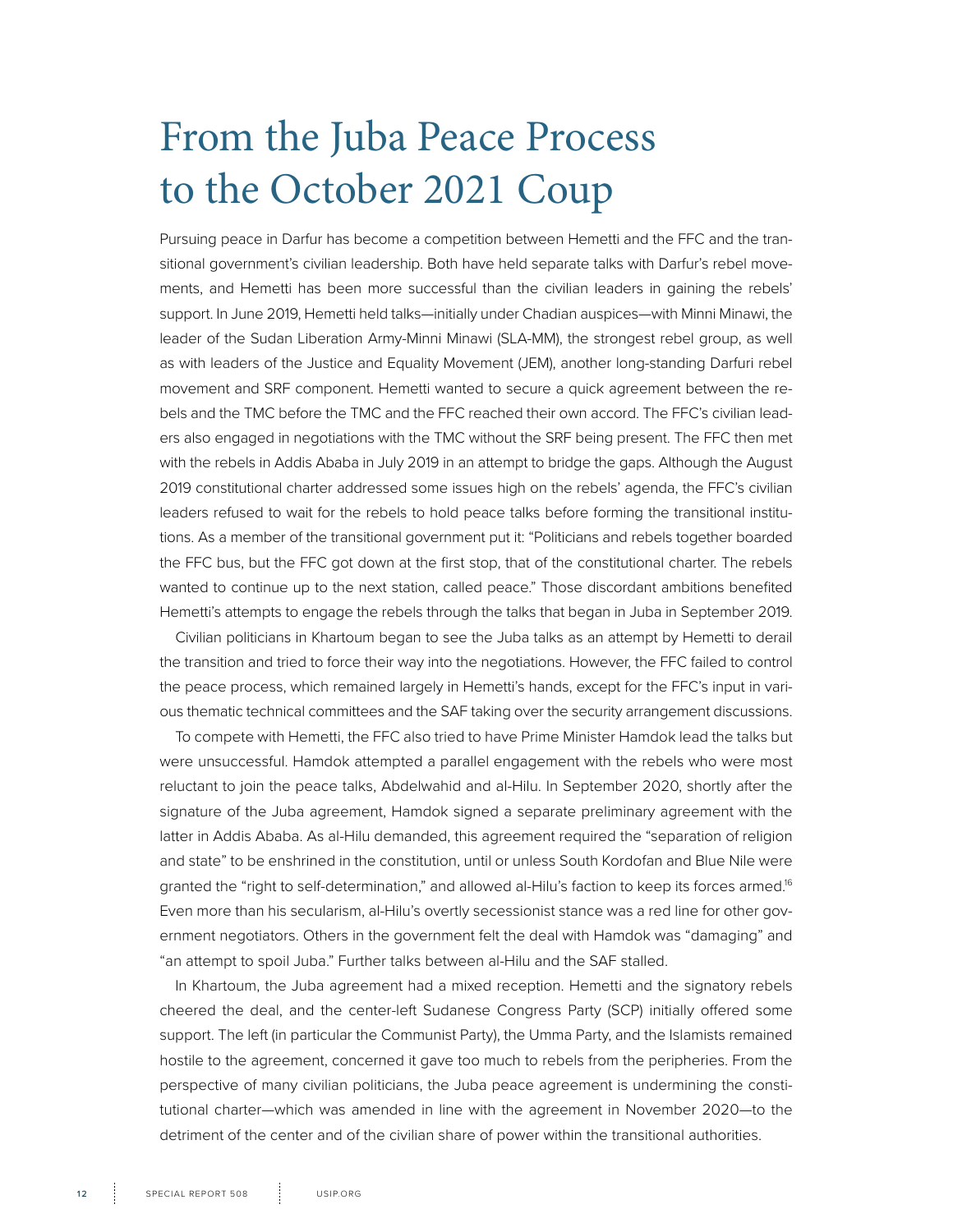

Rapid Support Forces soldiers watch at a horse race in El-Fasher, North Darfur, in February 2022, won by a horse belonging to the state's RSF commander. (Photo by Jérôme Tubiana)

As expected, the rebels remained close to Hemetti. But as they went back to Khartoum, they also attempted to diversify their alliances and expressed continued differences of opinion over who to ally with, including in the event of tensions between the RSF, the SAF, and the FFC. Isolated within the SRF because of its leaders' Islamist backgrounds, the JEM openly attempted to transform into a political party that could gather the remnants of the divided Islamic movement and eventually act as their entry point into a government from which they were excluded. Ultimately, in September 2021, the JEM and the SLA-MM reunited, purporting to form a second FFC (sometimes known as FFC2, or the FFC National Charter) opposed to the political parties and rejecting Hamdok's attempts to reunite the FFC. This move arguably paved the way for their further alliance with Hemetti and the SAF and for the coup.

Implementation of the Juba peace agreement has faced many obstacles, including an unrealistic calendar, funding shortfalls, and different interpretations of its security and justice provisions. The agreement does not have detailed guidance on how to integrate nonstate actors from Darfur and Sudan's other peripheries into the civilian administration and the government's security forces. Its most concrete provision is the establishment of a 12,000-strong joint force for Darfur, with 6,000 government personnel (drawn from the SAF, the RSF, the police, and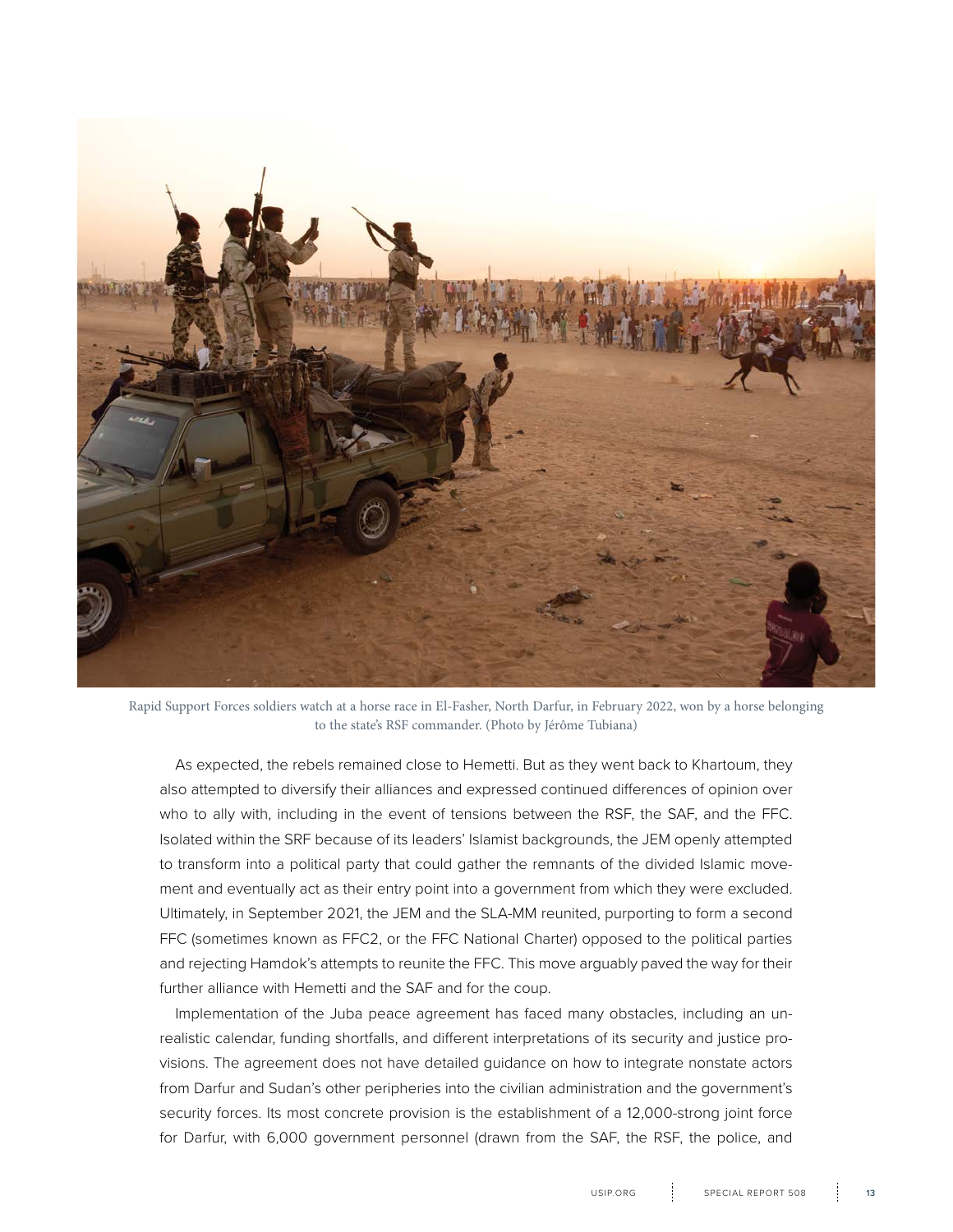Darfur's rebel movements have learned from earlier experiences of their combatants' failed integration into government forces that they should not concede on the initial promises of integration.

the intelligence service) and 6,000 members of the rebel forces. It was supposed to replace UNAMID forces, whose mandate was terminated in December 2020. According to the agreement's matrix, the joint force should have become operational in early January 2021, but its formation was only officially launched in September 2021, and joint training of 3,300 troops did not begin until January 2022,

when the force's numbers were then increased to 20,000. Rebel leaders then blamed the SAF, and specifically military intelligence, for being reluctant to implement the agreement's security arrangements. Several thousand rebel combatants returned from Libya to join the force, and some rebel factions with few troops recruited civilians or reintegrated former combatants some of whom were attracted by the promise of salaries, others of whom were willing to enlist to protect their communities.

All in all, the Juba agreement does not specify how many rebel combatants should be integrated into existing government forces or benefit from disarmament, demobilization, and reintegration programs, nor does it give the timeline over which this transition should occur. Darfur's rebel movements have learned from earlier experiences of their combatants' failed integration into government forces that they should not concede on the initial promises of integration. Hundreds of non-Arab rebels have joined the RSF individually or in small groups since 2016, and they have had more positive experiences than those who joined the SAF in earlier years. After Darfur's Arabs, the second-largest community in the RSF is said to be non-Arabs from Blue Nile, possibly numbering 20,000, including former SPLM-N rebels. The RSF also reportedly includes Nuba fighters and troops from eastern Sudan. These additional recruits have allowed Hemetti to claim that the RSF is now "a national army," more representative of Sudan's diversity than the SAF.

Non-Arab Darfuris in the RSF state that their main motivations for joining were to protect Darfur's non-Arab communities and to change the demographic balance in government forces.<sup>17</sup> Rebels integrated into the RSF are advising Juba's signatories to join them. Hemetti appears to favor integrating rebels in larger numbers than in the past, but warns that "limited financial capacity" may mean that the RSF can accept no more than a quarter of the rebels who should be integrated into government forces. Although Hemetti appears to be willing to increase the diversity of the RSF, earlier Arab recruits are afraid of seeing too many rebels integrated.

Hemetti's reluctance to integrate his troops into the SAF was criticized by the SAF, Hamdok, the FFC, and some rebels. Yet it mirrors the position of many rebels, including both Juba signatories and al-Hilu, that their troops should join the SAF only after a comprehensive reform of the security sector, allowing them to obtain leadership positions and thus maintain control over their fighters. Hamdok also advocated for such reform, as provided for in the constitutional charter, warning that the failure to achieve it may lead to "chaos" and "civil war."18 Friction between the SAF, supporting that demand, and the RSF, resisting it, culminated in mid-2021, with fears of fighting between them. But al-Burhan and Hemetti seemed to agree on resisting other civilian and rebel demands, on strengthening their alliance against civilian politicians, and on countering (as some of their supporters justified the coup) alleged attempted disruption by other, more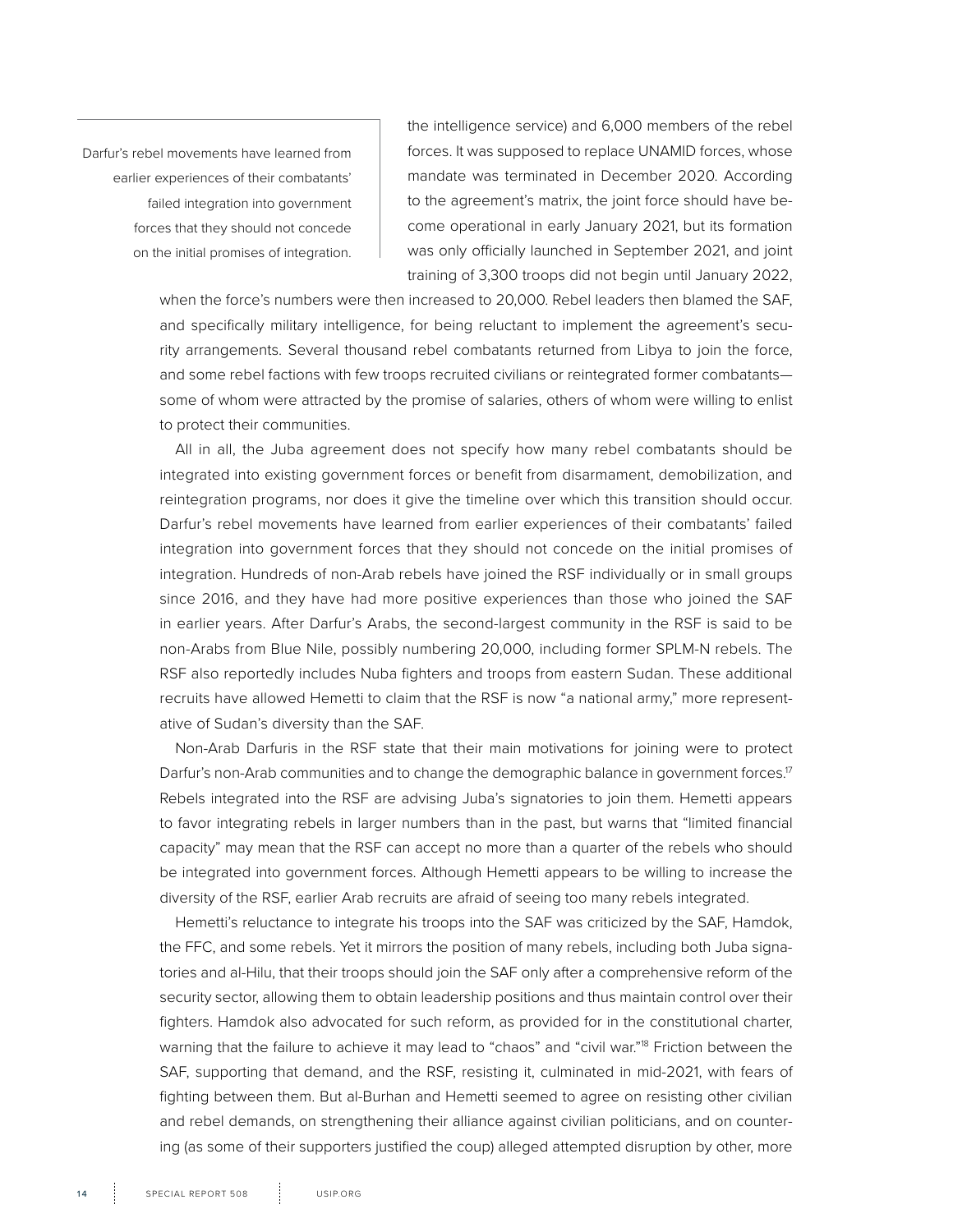radical heirs of the Bashir regime excluded from power since 2019. In the second half of 2021, al-Burhan and Hemetti appeared to have overcome their differences over the autonomy of the RSF from the SAF, isolating the civilian government.

Prior to the October 2021 coup, the Hamdok government appeared to be threatened from various sides. The military—especially the SAF—had many concerns: government attempts to take control of their economic assets; efforts at security sector reform; progress (albeit slow) on accountability for crimes committed in Darfur and during the revolution; and pressure by the committee charged with dismantling the former regime.19 The left was angry with (unpopular) austerity economic policies. And Darfuri rebels were frustrated with the reluctance to implement the Juba agreement, not least the provisions regarding security arrangements and the transfer of Bashir and other indictees to the International Criminal Court—grievances that were directed at both the civilian government and the military.

Hamdok's attempts to reunite the FFC failed. By October 2021, using the persistent divisions within the civilian government as a justification, the JEM and the SLA-MM appeared aligned with the military in organizing street protests intended to pressure Hamdok to reshape his government according to their wishes—and, if Hamdok refused to be swayed, in staging a coup. Although the rebels were above all motivated by their frustration with the FFC, the JEM and the SLA-MM were subsequently accused of being complicit with the SAF and Hemetti in ousting the civilian government. In the aftermath of the coup, Minni Minawi began to backtrack, notably calling for the freeing of political prisoners. Other Juba rebel signatories initially opposed the coup, but their main representatives ultimately agreed to conserve their newly acquired positions in the reshaped Sovereignty Council and government, from which FFC representatives were excluded.

In Darfur itself, there was an unprecedented mobilization against the coup, leading to a massive wave of arrests. Darfuris at large have been frustrated with the trajectory of the transition since Bashir's ouster, but that does not mean that they want to see a return to military or Islamist rule. JEM leaders' lesser commitment to Darfur than to a national Islamic agenda has continued to deprive them of non-Islamist Darfuri support. In addition, both the JEM and the SLA-MM have found it difficult to convince their base to support a Juba agreement that is widely seen as an entente with Hemetti. The alignment of rebel leaders with the military risks further distancing the leaders from their base, including fighters and civilian supporters.

Continuing violence, including renewed tribal tensions, in particular between Zaghawa and Arabs, could also weaken the rebel leaders and put an end to their entente with Hemetti. Members and supporters of both the RSF and the rebels, including rebels recently returned from Libya, have been involved in fighting. In late 2021, rebels were reportedly killed by Arab militias in Tawila and Kreinik localities. Deadly skirmishes also reportedly took place between rebels and RSF members (including over control of abandoned UN assets in El-Fasher in February 2022).20

The military-civilian confrontation did not overshadow other divides, including divisions between civilian politicians; the persistent competition between the SAF and the RSF; the divide between the center and the peripheries, which could lead Darfuri rebels and Hemetti to further unite against the SAF; and ideological differences between Islamists and non-Islamists, which could impact the coup's supporters as well as their foreign backers.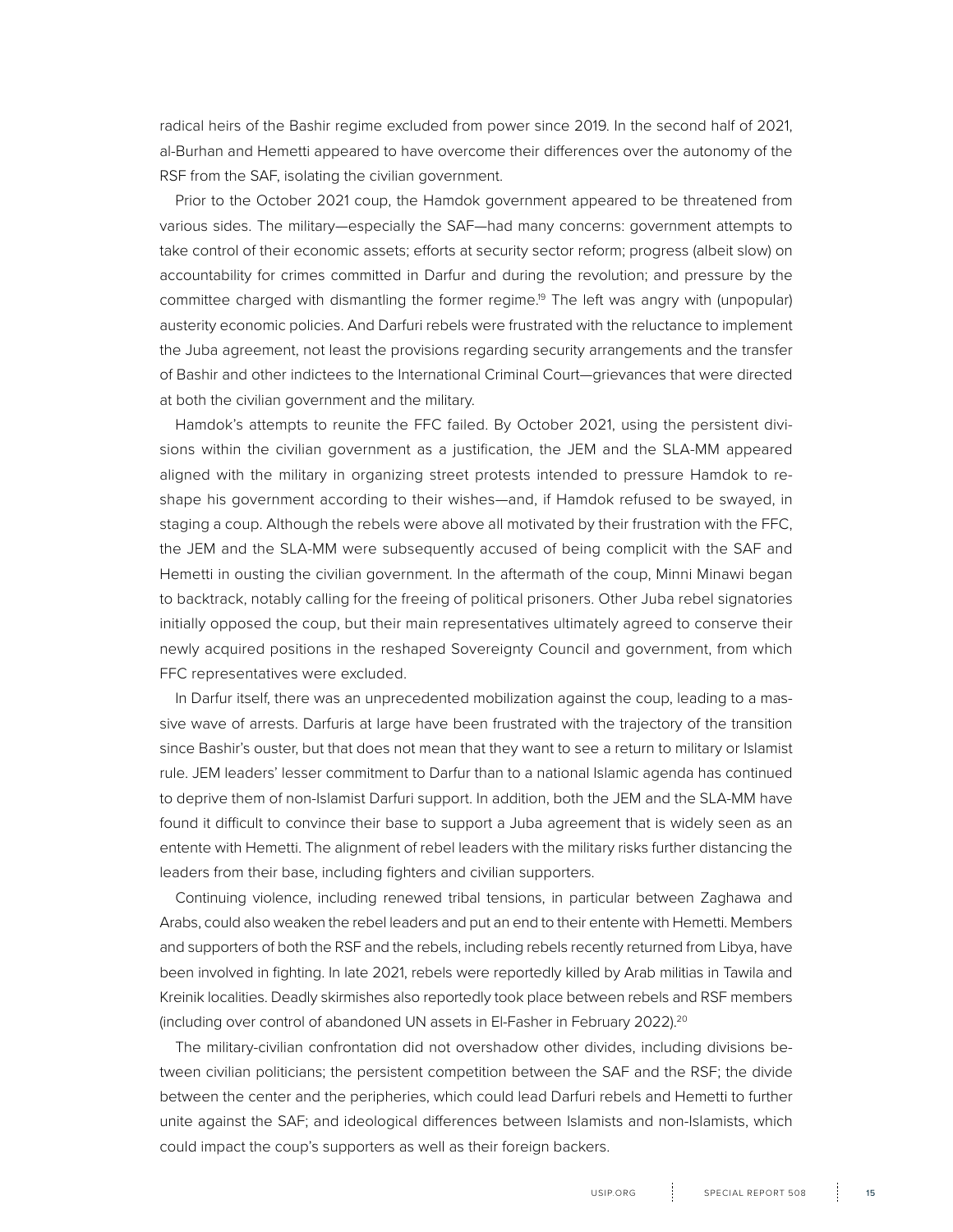## <span id="page-15-0"></span>New Regional Relations: Divisions and Realignments

In the eyes of states in Sudan's neighborhood, Bashir's expansionist, Islamist regime had to be closely watched for its political and military support to fellow members of the Muslim Brotherhood and violent Islamist groups outside Sudan. In its latter years, Bashir's regime was seen by some neighboring countries as much weaker, but still dangerous, because its need for financial and political support made it vulnerable to the influence of richer, stronger regional powers. Those varying perceptions are still in play today, especially since the 2021 coup. Sudan's military powerbrokers, including Hemetti, and through him Darfur as a whole, are at the center of Sudan's reconfigured regional and international relations. Their sometimes contradictory long-term aspirations and more immediate interests in influencing the balance of power in Chad, the Central African Republic (CAR), and Libya could see them play both peacemaking and peacebreaking roles in those countries.

Some observers believe that Hemetti might support an Arab takeover in Chad, not least because his Mahariya Arab tribe straddles the border between Sudan and Chad. If he does interfere in Chadian politics, it could be seen as advancing what scholar Alex de Waal and others have described as a cross-border tribal Arab supremacist agenda.<sup>21</sup> This ethnopolitical current, influenced by the Chadian Arab rebellion in the 1970s and 1980s, as well as by Muammar Gadhafi's ideology in Libya, contributed to the formation of the janjawid militias in Darfur.22 For supporters of that agenda, Hemetti, who has remained close to known Darfuri Arab supremacists, is a long-awaited implementer. But, as mentioned earlier, Hemetti has also recently recruited former rebels, both Arab and non-Arab, into the ranks of the RSF and of his allies, and has attempted to garner support from other non-Arabs in the peripheries. It is too early to say whether his overall approach will tend toward Arab supremacism or toward greater inclusivity.

Meanwhile, Ethiopia and Egypt have both sought Sudanese support in their dispute over the filling of the Grand Ethiopian Renaissance Dam on the Nile. The Sudanese appeared caught in the middle, seemingly unable to align with either state without damaging their relationship with the other. Ethiopia initially saw Prime Minister Hamdok, long based in Addis Ababa, as an ally on the Nile question. But before his ousting, Hamdok appeared to have aligned with Egypt, as Hemetti did before him. Despite these attempts to avoid Cairo's enmity, Egypt seemed not to fully trust Hamdok or Hemetti and to prefer to work with SAF officers, with whom the Egyptian army has long-standing connections. As a result, if Khartoum were to restore a military regime that had been purged of the Muslim Brotherhood's influence—paralleling Egypt's own Sisi regime—Cairo would likely deem it acceptable.

The recent conflict between the Ethiopian federal government and the Tigray People's Liberation Front (TPLF) has also affected Sudan-Ethiopia relations. In December 2020, taking advantage of the Ethiopian army's preoccupation with Tigray, the SAF reportedly took control of farmlands in the Fashaga border area, which had been occupied by ethnic Amhara Ethiopian farmers and allied militias. After an ambush by Ethiopian militias, RSF troops were deployed to the area. Since March 2021, Sudan and Ethiopia have traded accusations of supporting each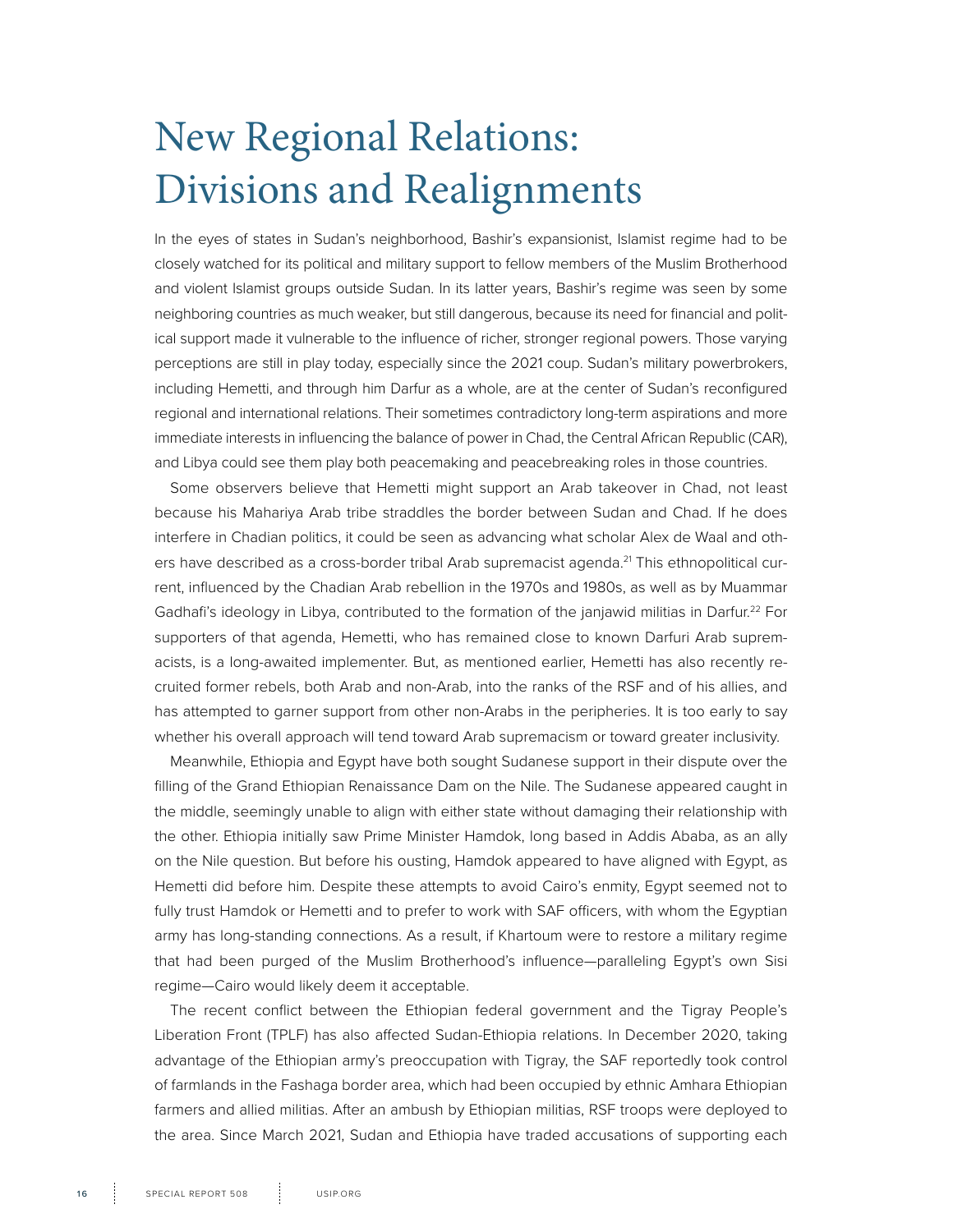

Yasir Said Arman of the SPLM-North shakes hands with then Chadian president Idriss Déby, as representatives of Darfur rebel groups look on, at the Juba agreement signing ceremony on October 3, 2020. (Photo by Maura Ajak/AP)

other's rebels. Ongoing tensions may trigger a border war between the two countries and, together with Addis Ababa's intransigence on the dam, push Khartoum to lean closer to Cairo. A low-level border war may also be a way for SAF generals to garner support domestically. Hemetti seems reluctant to engage in such a war or to side with Egypt or the TPLF against Ethiopia and its Eritrean ally.

Although maybe less enthusiastically than Egypt, and in the context of increasing differences between Cairo, Riyadh, and Abu Dhabi, Saudi Arabia also appears to favor an SAF-led military regime. The United Arab Emirates (UAE), however, fearing the persistent influence of the Muslim Brotherhood within the SAF, may be closer to Hemetti. Abu Dhabi financed Hemetti, while also reportedly giving financial support to political parties such as the Umma Party and the SCP and to various rebel groups; the UAE also funded the Juba talks. Both Hemetti and al-Burhan seem to have earned Saudi and Emirati trust by sending RSF and SAF troops to Yemen as part of the Saudi-led coalition against the Houthi rebels. Reportedly, before the anti-Bashir revolution, as many as 16,000 RSF troops were deployed to Yemen at a given time, six times as many troops as the SAF deployed there. Later, the RSF deployment decreased, partly because of FFC criticism. Yemen was an important source of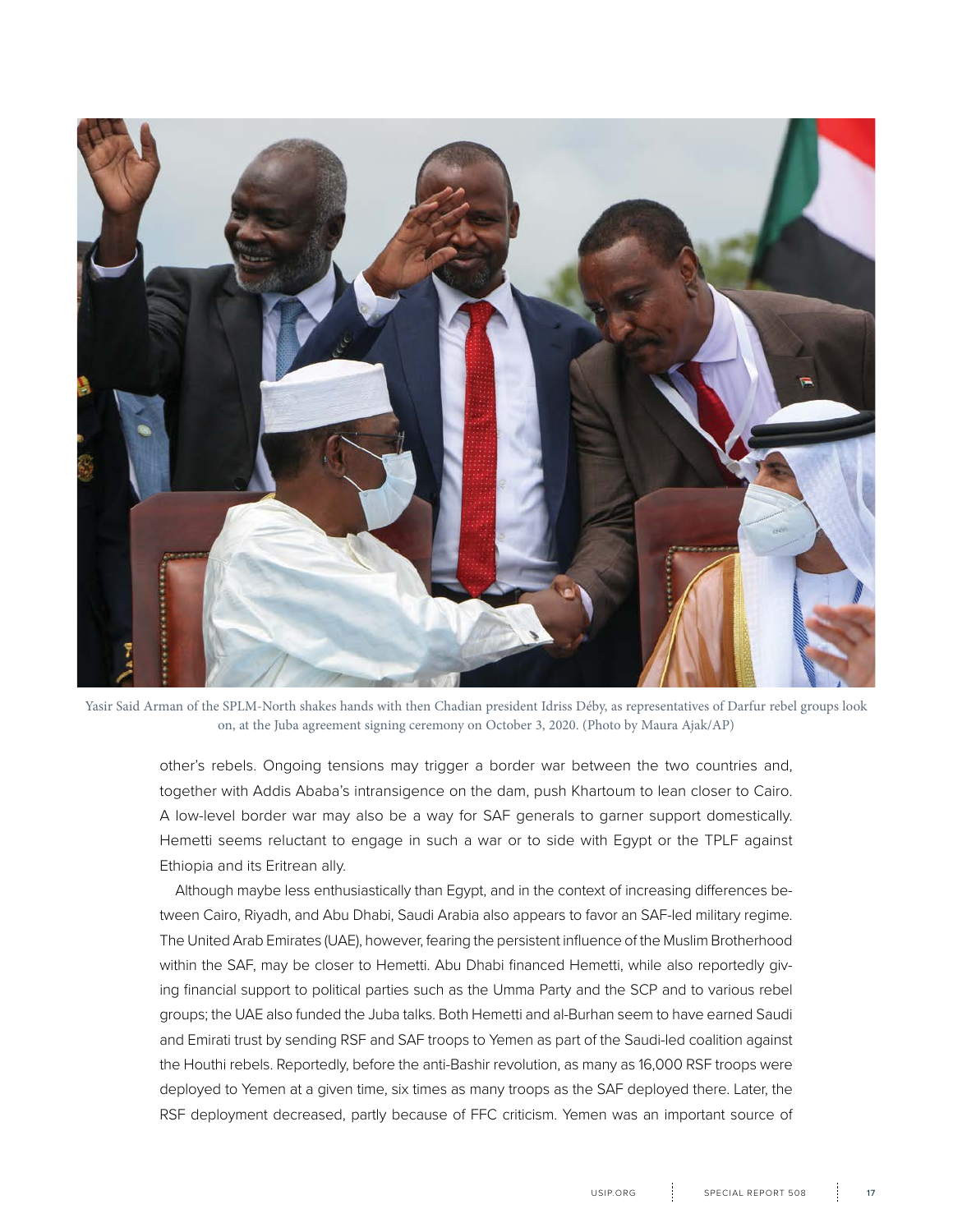funds for the RSF, reportedly paying the RSF's command with hard currency—even though the soldiers received their salaries in Sudanese pounds. (Even in Sudanese pounds, however, the pay for fighting in Yemen—the equivalent of \$4,000 per month for an ordinary soldier—was still attractive for Sudanese troops.) FFC complaints reportedly stopped direct payments to the RSF.

Despite the widespread international condemnation of the October 2021 coup, a number of countries—including the UAE, Saudi Arabia, and Egypt—appeared convinced that a military regime would suit their interests. Russia appeared to favor the coup, and shortly thereafter al-Burhan recommitted Sudan to the suspended project of building a Russian naval base in Port Sudan. Hemetti reaffirmed this commitment during a weeklong visit to Moscow in February– March 2022, at the very moment Russia was launching its invasion of Ukraine. (Sudan is reportedly a main source of the gold Moscow accumulated ahead of the war.) Turkey, Qatar, Israel, Chad, and South Sudan also each have reasons to believe that the coup will advance their interests. Given that several of those countries are at odds with one another, the risk is real for Sudan to become a theater for multiple proxy wars. There is also a risk that the Sudanese military, tired of Western pressure, will give up its strategy of rapprochement with the West and its main regional allies, and will move back to Bashir's alliances with Russia and China.

The following discussion looks in turn at Sudan's relations with Chad and Libya. In each case, the future of the state is closely linked to Darfur's politics and the progress of Sudan's political transition. The rise of Hemetti has implications for cross-border and domestic conflicts in these countries and could trigger policy shifts in response.

#### **CHAD AFTER BASHIR, AND DARFUR AFTER DÉBY**

Chad has played an initiating role and been supportive of the Juba peace deal and of an alliance between Hemetti and the Darfuri rebels, hoping that these moves will prevent Chadian rebels from receiving renewed support from Sudan. Following Bashir's fall, President Idriss Déby's once uneasy relations with Darfur's Zaghawa rebels appeared to have improved considerably.<sup>23</sup> In 2019, Déby reconciled with both Minni Minawi and Jibril Ibrahim of the JEM. Reports have since circulated that some Sudanese Zaghawa, including Darfuri rebels, may even opt to fight as proxy forces for Chadas they did more than a decade ago. This possibility regained momentum with Déby's death in April 2021, which threw the Zaghawa community into uncertainty. They may therefore fight against Chadian rebels, whether in Chad itself or in Libya, where both Sudanese and Chadian rebels are based. Since Déby took power in 1990 thanks to a rebel force partly recruited among Sudanese Zaghawa, members of that community have been steadily enlisted into the Chadian army.

Conversely, since 2003, Darfuri Arab militias have recruited extensively among Chadian Arabs, including those who settled in Darfur in the 1960s, 1970s, and 1980s, and some who came from Chad after 2003. Since Bashir's fall, new waves of Chadian Arab youths, including rebels and ex-rebels, reportedly have rushed to Darfur to join the RSF and benefit from Hemetti's rise, lured by the promise of wealth (including through deployment to Yemen), status, and power, and for some by the hope they could get support for armed opposition activities in Chad. By 2021, as many as 6,000 Chadian Arabs were reportedly part of the RSF.

Hemetti's rise in Sudan indicated to Arab communities in both Darfur and Chad that it could be an opportune moment to assert themselves politically and militarily, including within territories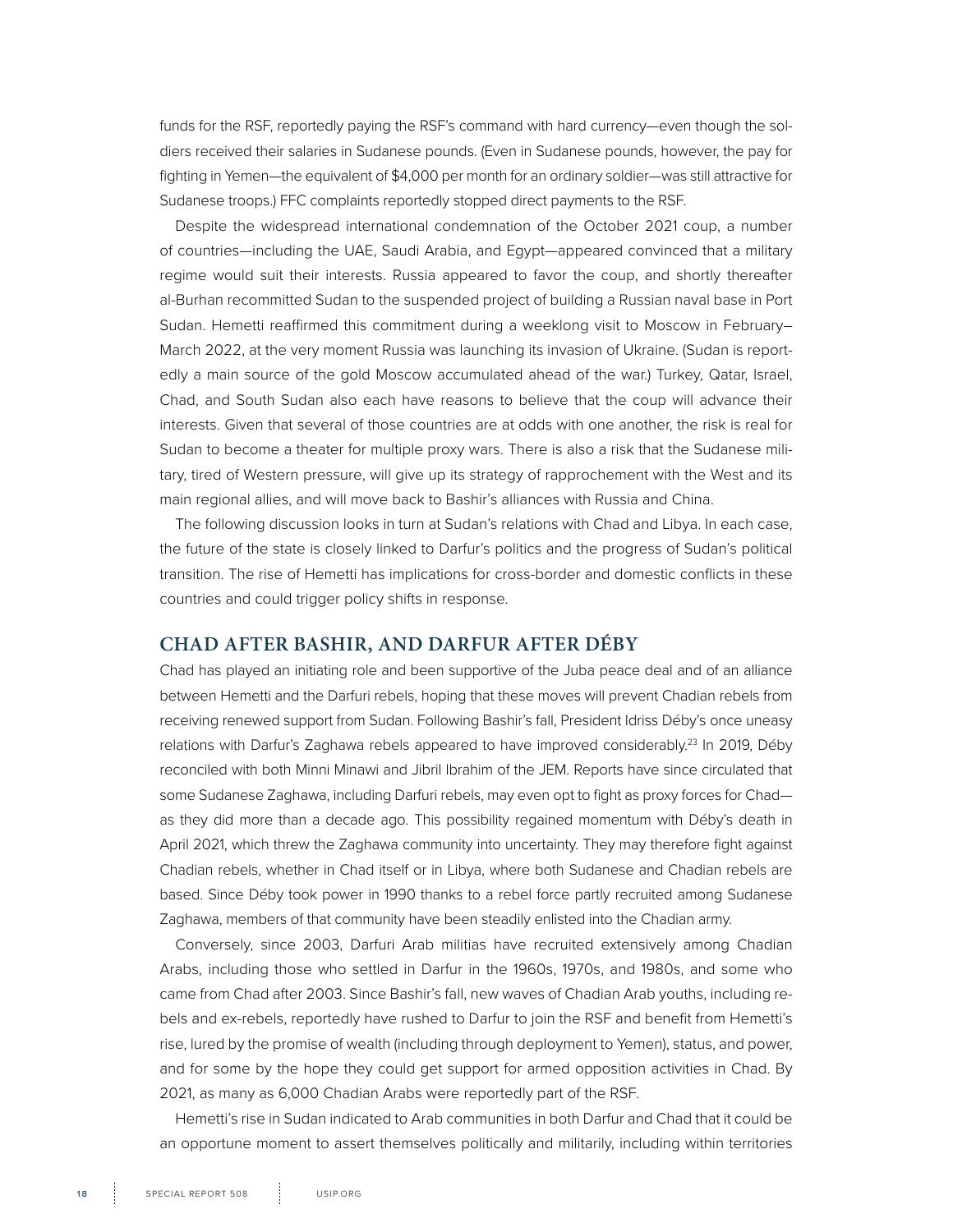Hemetti's rise in Sudan indicated to Arab communities in both Darfur and Chad that it could be an opportune moment to assert themselves politically and militarily, including within territories disputed with non-Arab communities.

disputed with non-Arab communities. Chadian Arabs who joined the RSF but who have since returned to Chad have been accused of exporting the Darfur violence across the border, provoking unprecedented ethnic violence in the country's east. According to non-Arabs who denounced the violence and Arab elders who regret their youths' involvement in Sudanese militias, returning Chadian RSF troops have a mindset tinged with an Arab supremacist

ideology that justifies violence against non-Arabs. These Chadian Arabs have absorbed Darfuri Arabs' grievances and sense of exclusion, and these sentiments have influenced their perception that they too are ethnically marginalized and targeted by their government. Bashir's regime long put forth the idea that Déby, as a Zaghawa, used violence against Chadian Arabs, thus justifying Sudanese government violence against the Zaghawa and other non-Arabs in Darfur. As Chadian Arab combatants continue to return from Sudan with military training and sometimes with weapons, as well as with experience of warfare involving abuses against civilians, Chad has seen more violent forms of conflict.

Hemetti has maintained strong ties with Chadian leaders from his Mahariya tribe. It is widely believed in both Chad and Darfur that Hemetti could be tempted to back an Arab takeover of Chad or at least feel obliged to financially, politically, and militarily support his neighboring Mahariya kin. Déby appeared well aware of this prospect and tried to mitigate the risk of a new Arab rebellion by strengthening ties with Chadian Arab politicians and, via the same politicians, with Hemetti himself. After May 2019, the Chad-Sudan rapprochement changed from a personal deal between Déby and Bashir to a new personal deal between Déby and Hemetti, benefiting from their common international alignment with the UAE, Saudi Arabia, and Egypt, as well as from local connections. Déby supported Hemetti's attempts to ally with Darfuri rebels: in June 2019, Déby organized a meeting between Hemetti, Minni Minawi, and JEM representatives, paving the way for the Juba peace talks. N'Djamena also pressured Darfuri rebels to make peace with Khartoum and to pursue integration with the RSF and encouraged contacts between Hemetti and France.

Déby's increasing closeness with Chadian and Darfuri Arabs once angered his own Zaghawa community, and was one reason for the contestation of his leadership from within the Zaghawa. Both Déby's earlier tensions with non-Arab Darfuri rebels and his entente with Hemetti, as well as the growing power of First Lady Hinda Déby and her partly Arab family, led to Déby's growing unpopularity within the Zaghawa. This discontent was publicly expressed on social media and led to stronger Zaghawa support for the Zaghawa rebel Union des forces de la résistance (UFR) movement and for Déby's cousin Yahya Dillo, a former member of the UFR and now official opposition Zaghawa leader. Increased divisions within the Zaghawa community likely played a key role in Déby's death; although the official report said he was killed in combat against rebel forces, another widespread account is that Déby was killed during a violent altercation with a dissident general from his own clan, who was also killed.24 Since Déby's death, it seems the Zaghawa community, including its Sudanese component, has closed ranks, fearful that continuing divides over Déby's succession could make the Zaghawa vulnerable to retaliatory violence from both rebels and other Chadian communities.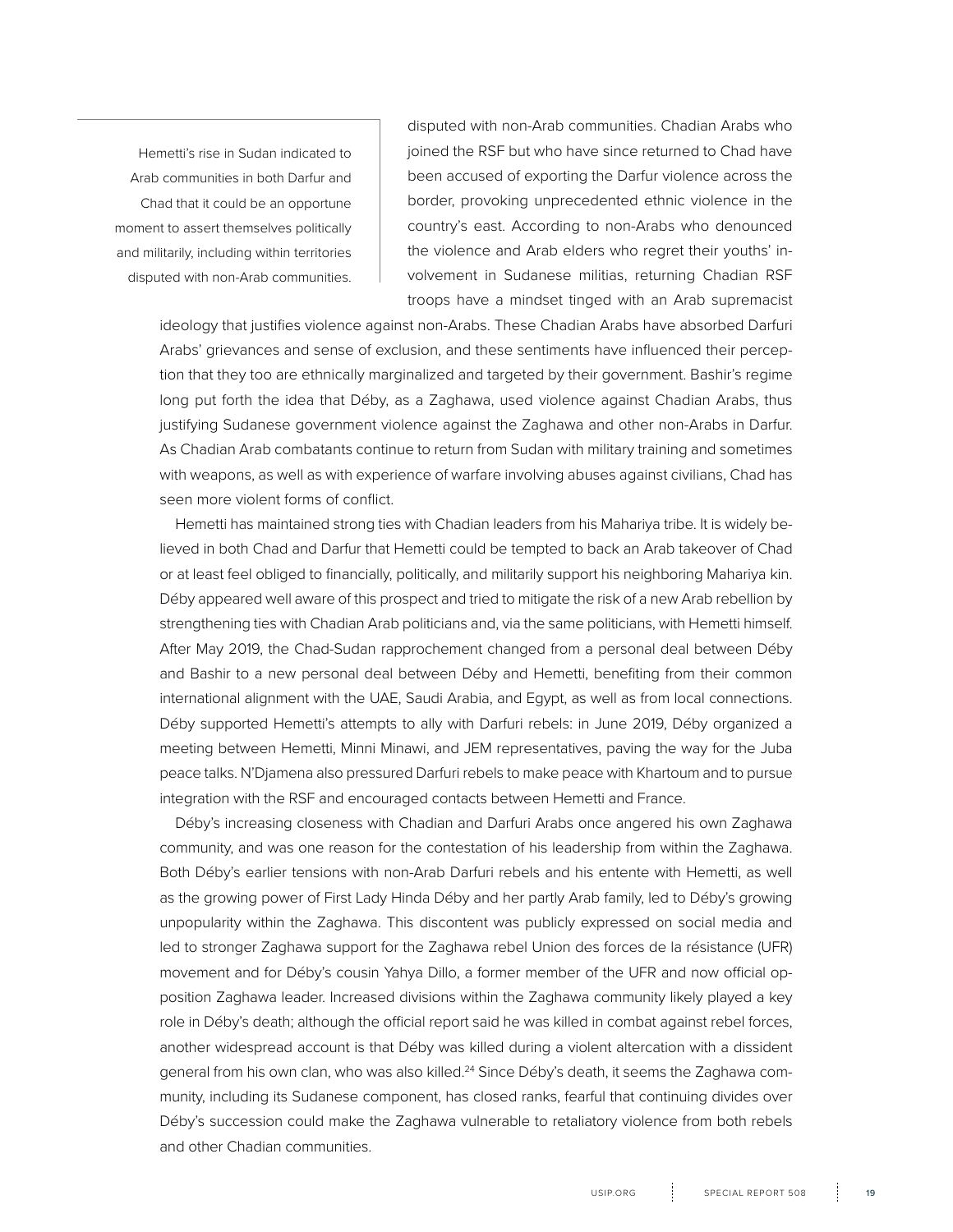

General Mahamat "Kaka" Idriss Déby, shown here at a meeting with French president Emmanuel Macron in Paris on November 12, 2021, became the leader of Chad's Transitional Military Council (and de facto leader of the country) following the death of his father, President Idriss Déby, in April 2021. (Photo by Michel Euler/AP)

In March 2019, when the UFR conducted a raid from Libya into northern Chad, the Chadian army, with mostly Zaghawa officers, refused to fight. Déby then called Paris for help and the UFR column was annihilated by French jets. France remained Déby's unwavering shield, if one believes an anonymous French official's declaration in June 2019: "If tomorrow Boko Haram attacks from Lake Chad or a group of janjawid militias tumbles from Sudan, we will very certainly lend [Déby] a hand again."<sup>25</sup> During the April 2021 attack by the (non-Zaghawa) Front for Change and Concord in Chad, presumably because the Chadian army appeared more mobilized, France reportedly limited its intervention to nonaggressive overflights of the rebels but still provided intelligence and logistical support to the army.

After Déby's death, transitional authorities in both Chad and Sudan indicated that they were keen to continue their good relations. The deal between Déby and Hemetti was immediately renewed between Hemetti and the new Chadian Transitional Military Council chaired by Déby's son, General Mahamat "Kaka" Idriss Déby. No less swiftly, French diplomats discussed Chad with Sudan's transitional leaders, including al-Burhan, Hemetti, and Hamdok. Hemetti reportedly committed not to destabilize Chad. The Sudanese authorities do not appear ready to oppose French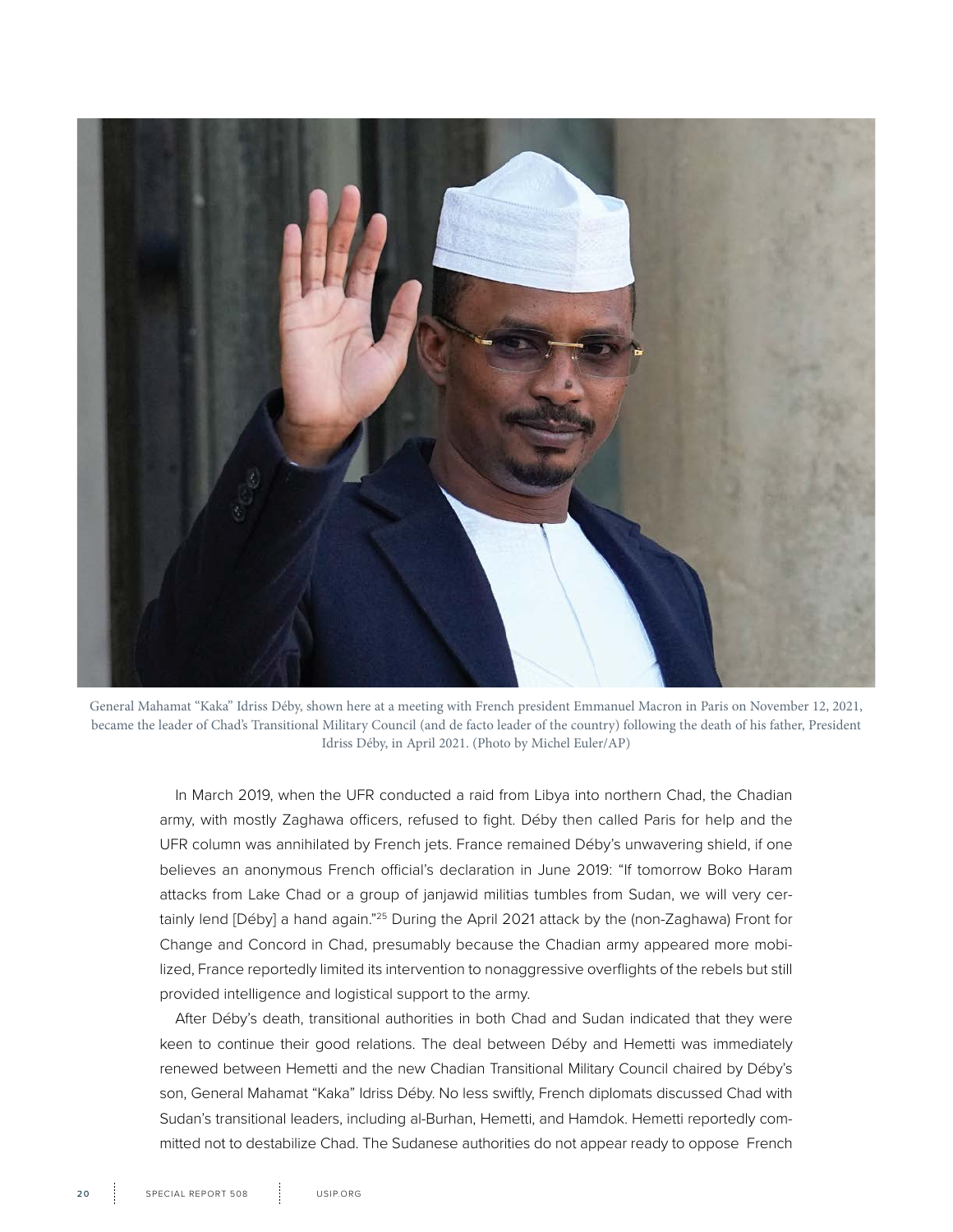policy in Chad and the Sahel. Sudan's military leaders, even before Bashir's fall, repeatedly expressed their desire to join the French- and US-backed G5-Sahel coalition in order to strengthen their links with France, the European Union, and the West generally.<sup>26</sup> Given that a large share of Hemetti's power and wealth came from sending the RSF to Yemen, and that theater is now less active, he may be keen to deploy the RSF in the Sahel. He publicly stated that Déby's partnership with France—lending forces to France in exchange for political, financial, and military support—was a model for the RSF, which already claims to be fighting terrorism and curbing migration on behalf of Europe. Hemetti has repeatedly complained that those efforts have not been supported and recognized by Europe; it is likely, however, that the same sensitivity that pushed European officials to maintain some distance from the RSF will prevent the force's deployment in the Sahel, in particular given France and the European Union's condemnations of the 2021 coup. In addition, a possible rapprochement between Khartoum and Moscow, and through it improved relations with the Russian-backed government in CAR, could lead to new tensions between Sudan and Chad.

Paris's leniency toward the unconstitutional succession of Déby may have been interpreted in Khartoum as a sign that the West could accept the coup in Sudan. France used to cite Sudan's military-civilian partnership as a model for Chad to follow, but there is now a risk that the trend toward military rule in Sudan and elsewhere—in Guinea and Mali, for example—could encourage the Chadian military to cling to power.

There are also risks that current violence in Darfur could again spread to Chad and hamper relations between N'Djamena and Khartoum. In particular, the conflict in Jebel Mun, West Darfur, since November 2021 was reportedly triggered by raids in 2020 by Chadian Zaghawa on Arab camel herds in Darfur, followed by a series of revenge murders on both sides. This reportedly led to the reconstitution of Zaghawa self-defense militias, which include both Chadian and Sudanese members and which allegedly receive support from the Chadian Zaghawa community and armed forces. Déby had deployed considerable leverage to prevent his own Chadian Zaghawa kin from supporting the Sudanese Zaghawa, but his successor, less skilled in managing Chad-Darfur dynamics, appears to have less ability to curb cross-border movements of fighters and weapons.

#### **LIBYA AND DARFURI FIGHTERS**

Sudan's alignment with Saudi Arabia and the UAE against Qatar and Turkey first benefited Bashir's regime but eventually contributed to his downfall. Consequently, the new Sudanese authorities shifted their backing in Libya from the internationally recognized Government of National Accord (GNA) in Tripoli to General Khalifa Haftar's campaign against the GNA. This change in alliances may lead to greater Sudanese military involvement in Libya—though Hemetti, who leads the only Sudanese government force capable of fighting as a proxy for Haftar, has so far refrained from undertaking such an intervention. Since mid-2020, the balance of power between Turkish and Russian forces in Libya has created relative calm and engendered an environment where Sudanese combatants may be less needed.

The conflict in Libya has attracted young Darfuri fighters or would-be fighters, including rebels or ex-rebels, current and former members of Arab militias, and ordinary civilians, including migrants.27 Some were recruited as individual mercenaries, while others joined as entire rebel groups, in particular on the side of Haftar's Libyan Arab Armed Forces. Beginning in 2014–15,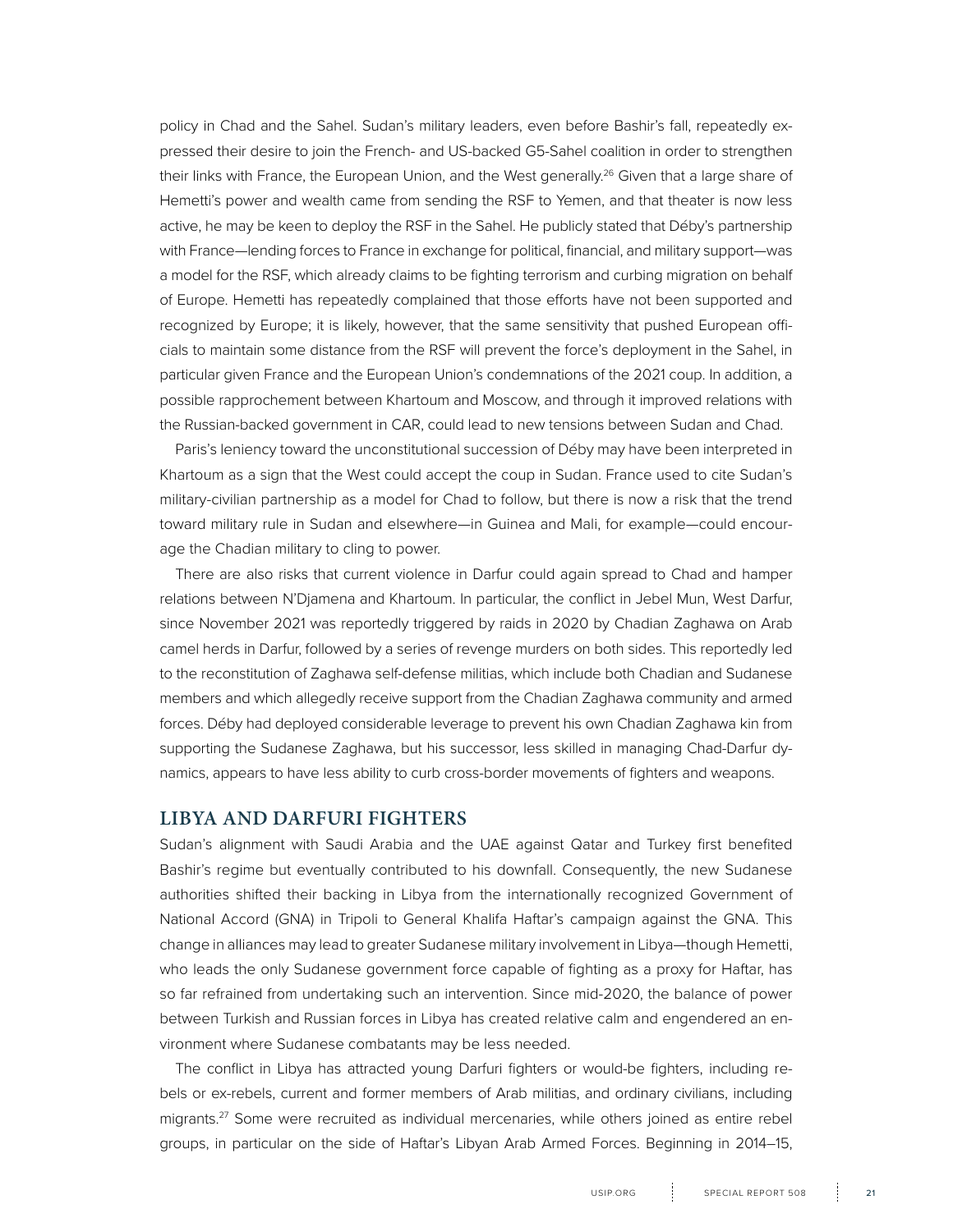<span id="page-21-0"></span>Many Sudanese civilian and military actors regard Hemetti's internal and external influence as a potential threat to the staying power of Sudan's "traditional" postcolonial powerbrokers.

the main Darfuri rebel groups, including some that signed peace agreements with Khartoum and thus theoretically were the responsibility of the Sudanese government, fought on Haftar's side. Darfuri Arab militias or ex-militias in Libya fought on both sides. These additional players reportedly included 1,000 members of Musa Hilal's Sudanese Revolutionary Awakening Council, who are hostile to

Hemetti and who include many defectors (or retirees) from the RSF. This group may use funding and equipment obtained in Libya, where most fight for Haftar, to start a new rebellion in Darfur.

From mid- to late 2019, a 700-strong RSF contingent was secretly sent to Libya to support Haftar. However, when the media revealed their presence, they were recalled to Sudan after only three months and limited fighting, in spite of Emirati pressure for them to stay.<sup>28</sup> Among the reasons for their withdrawal were social media criticism of the RSF and the fact that Darfuri rebels already in Libya were not prepared to fight alongside the RSF (there was a risk that these rebels would instead fight the RSF inside Libya and spoil the Juba talks). Despite repeated Emirati demands, Hemetti has apparently refused to send forces to Libya without an international framework akin to the Saudi-led coalition in Yemen, although unconfirmed reports suggested some troops were deployed to Libya in 2020.<sup>29</sup>

Between late 2020 and early 2022, the simultaneous Sudanese and Libyan peace processes encouraged the return of Darfuri rebels from Libya to Sudan. Notably, under US pressure, financial support once given to them by Haftar and his UAE backers decreased, pushing the majority of the Juba signatory groups to leave Libya. The move responded not only to growing international pressure for foreign troops to leave Libya but also to the rebel leaders' need to swell their ranks in the context of both the implementation of the Juba agreement's security arrangements and the instability that followed the October 2021 coup. Mostly Zaghawa combatants appeared to be willing to return to Darfur in the context of growing violence, whether to protect their community or to take part in clashes. Remaining rebels, including non-signatory groups, were pressured to relocate to remote locations in the Libyan desert. Signatory groups also maintained some troops in Libya to ensure the delivery of fuel and food to Darfur, where they lack the supplies that should have been provided to them by the Sudanese government, per the Juba agreement. The lack of full implementation of the agreement, not least its security arrangements, may push some rebels to return to Libya.

### Conclusion

The FFC's initial mistake was to ignore Sudan's historic peripheries, notably Darfur. This neglect continued the Bashir regime's marginalization policy. Darfuris' protracted lack of representation in and consultation with the civilian-led government in Khartoum fueled Hemetti's ascent above other Darfuri actors and led to parallel political processes, such as the Juba peace talks, and ultimately contributed to the October 2021 coup. At the same time, Darfur faces significant challenges—including ongoing threats to civilian security—that are both connected to and distinct from the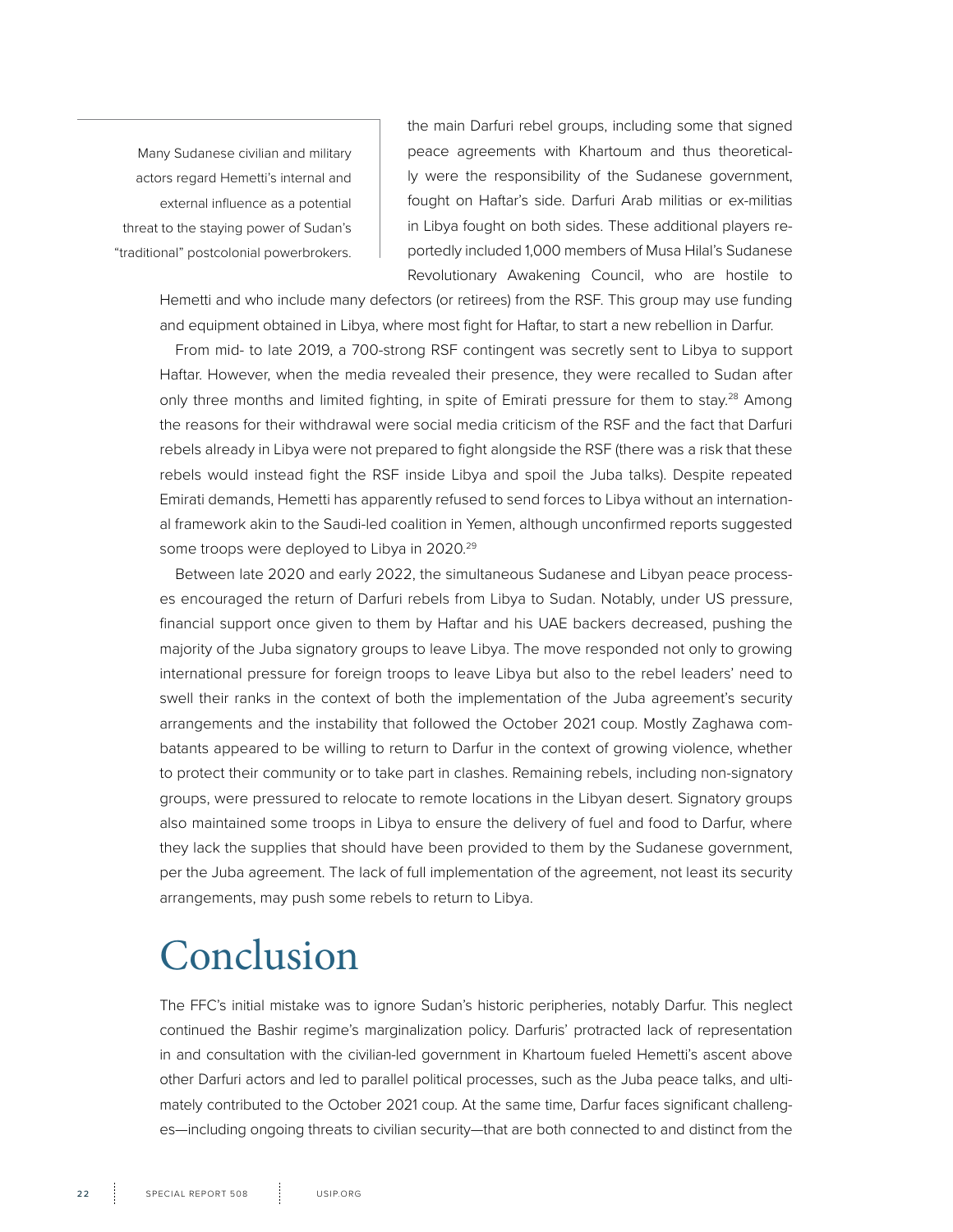overarching political transition in Sudan. To prevent further violence, metropolitan political elites must overcome their persistent fear of and hostility toward the peripheries and demonstrate that they are not interested in reproducing the problems of the Bashir years, including Khartoum's violent hegemony over the rest of the country. So far, this elitist bias has compelled some Darfuri rebels to align with Hemetti, their former foe, and, even more unnaturally, to support the latest coup.

Many Sudanese civilian and military actors regard Hemetti's internal and external influence as a potential threat to the staying power of Sudan's "traditional" postcolonial powerbrokers, whether military officers or civilian politicians, regardless of their ideological differences. Some are afraid of what they perceive as Hemetti's attempt to form a bloc of the geographic and ethnic peripheries of Sudan that challenges the elitist Sudanese state. For some, such as a Darfuri politician interviewed for this report prior to the 2021 coup, the Juba "peace process is just preparation for a coming war" between the center and peripheries, as has occurred repeatedly in Sudan's history. Regardless of the military-civilian confrontation, some from Darfur share that analysis or expect that such a war is likely if Darfur and other marginalized areas remain on the sidelines of Sudanese politics. As another Darfuri politician warned, if the "revolution's expectations are not fulfilled in Darfur, there risks [being] another rebellion, with new faces: those of once-peaceful protesters."

Avoiding more war is in the interests not only of the civilians in Darfur and elsewhere in Sudan, who will suffer most from the fighting, but also of Western actors concerned about instability and its impact on terrorism, migration, and economies in a region already plagued by bad governance and the COVID-19 pandemic. France is particularly concerned about avoiding more instability in the Sahelian belt (that runs from Mauritania to Sudan), given France's ties to Chad and other states in the Sahel and its involvement in fighting terrorism in the region. The United States, too, would like to see Sudan not following the same trend toward civil war and authoritarianism affecting some key allies in the Horn of Africa—notably, Ethiopia and South Sudan. For Western players, who for many years focused on security and stability to the detriment of democratization, Sudan's military-civilian transitional arrangements represented a fragile but hopeful exception in the region.

The leverage available to these Western actors is not enormous, but neither is it negligible. Al-Burhan, Hemetti, and Darfuri rebel leaders are all, to varying extents, interested in securing political and economic support from the United States and Europe, as well as in maintaining good relations with key allies of the West (including Egypt, Saudi Arabia, the UAE, and Israel). Some of Sudan's neighbors, in particular Chad, would like to continue to receive similar Western support for playing the roles of regional stabilizer in the region and intermediary with armed players in Darfur. This leverage could be employed in pursuit of at least three goals that, individually and collectively, would enhance the prospects of Sudan enjoying greater peace and stability in the future.

The first of these goals is to persuade the SAF, the RSF, and Darfuri rebels to pay more attention to the interests and demands of civilians and to welcome (or at least accept), rather than obstruct, the return of control of government to civilian leaders. Western policymakers can help foster greater receptivity to civilian concerns by agreeing among themselves and with their regional allies on coordinated policies that combine economic pressure, sanctions, and condemnation of government violence against civilians with encouragement for negotiations between prodemocratic politicians in Khartoum and the military, as well as Darfuri rebels. Those negotiations should be conducted on the basis of two documents drawn up since Bashir's fall: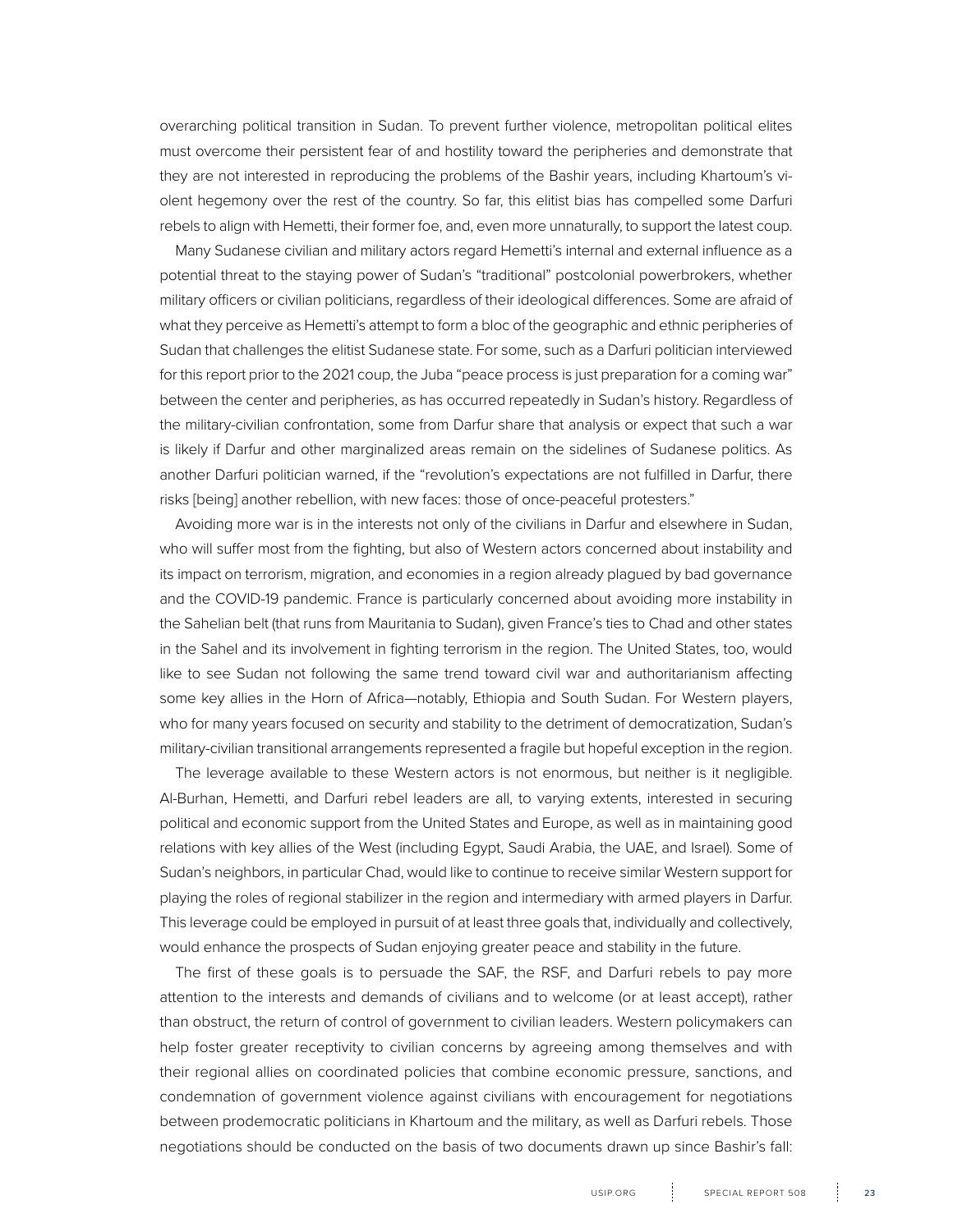the constitutional charter and the Juba agreement. Contradictions between those should be reconciled, and neither should be abandoned to the detriment of the other. Civilian politicians from the center should be encouraged to integrate Darfuri demands for peace, justice, and redistribution of wealth and power, including those in the Juba agreement, into their political agenda; and Darfuri rebel leaders should be urged to pay attention to civilian demands voiced both by pro-democracy protesters in Khartoum and by their own constituencies in Darfur.

A second goal is to encourage Hemetti and the RSF as a whole to abandon their pro-Arab agenda and instead embrace a more inclusive approach, one that regards both Arabs and non-Arabs from Sudan's peripheries as equally in need of better representation at the national level. This will be challenging, however, because Darfuri Arab leaders are not entirely supportive of Hemetti's stated ambitions to enlarge his support base within Darfur and to make the RSF more diverse. These Arab leaders and their supporters may now feel both emboldened by the coup and threatened by the Juba peace agreement. Efforts to implement the deal and resolve tensions over land may result in new violence, particularly if the government forces involved are not neutral actors. Similarly, any attempt to change the ethnic composition of government forces, including the RSF, will not result in sufficient change within the military if the RSF does not distance itself from the pro-Arab agenda that led to the creation of the janjawid and to the war in Darfur.

A third goal is to minimize the disruptive effects of Sudan's new crisis on the wider region, including a possible renewed spread of Sudan's violence into Chad. External actors can reduce this risk by sending clear messages to various regional powerbrokers, condemning their attempts to consolidate authoritarian, military, or dynastic regimes at home or abroad and opposing the current epidemic of undemocratic change in the region. Taken as a whole, Sudan's regional politics are in flux. For some states in the region and beyond—among them, China, Russia, and Israel—Sudan's different possible trajectories since the October 2021 coup offer opportunities to strengthen their influence and to help their favored Sudanese leaders grow more powerful. These regional power games contributed to destabilizing the transition, and they now risk perpetuating Sudan's status as an ethnopolitical battleground. At the same time, the new configuration of Sudanese politics may have consequential impacts for the country's neighbors. Only time will tell whether the unfolding struggles for power and influence within Sudan will provide greater opportunities for conflict resolution in the region or will engender further regional destabilization.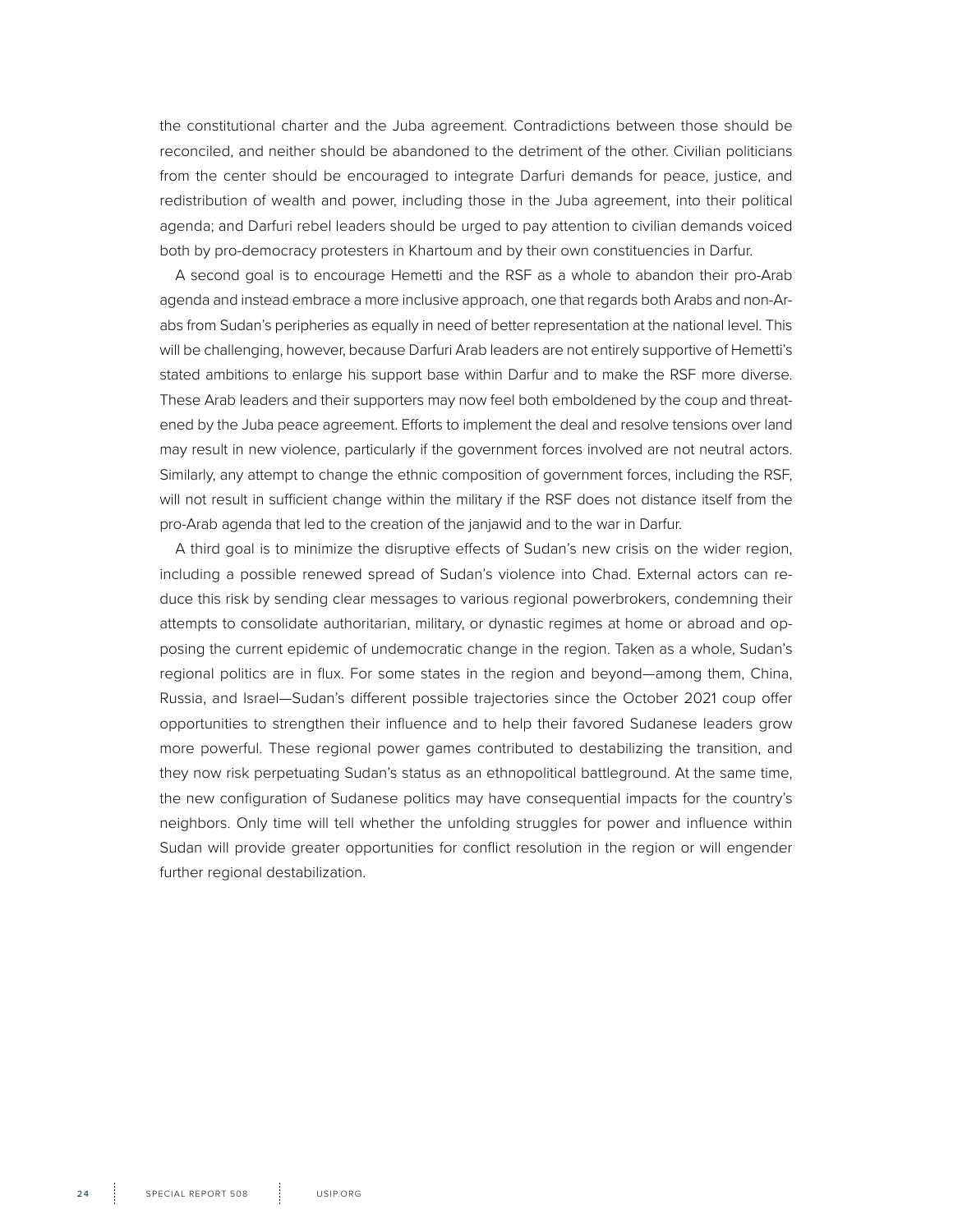### **Notes**

- 1. Some interviewees asked, for security reasons, not to be cited by name in this report.
- 2. Victor Tanner and Jérôme Tubiana, "Divided They Fall: The Fragmentation of Darfur's Rebel Groups," HSBA Working Paper no. 6, Small Arms Survey, July 2007, www.smallarmssurveysudan.org/fileadmin/docs/working-papers/HSBA-WP-06-Darfur-rebels.pdf.
- 3. International Federation for Human Rights, "Sudan: Violent Crackdown on Protesters Requires Urgent Action by International Community," press release, June 5, 2019, www.fidh.org/en/region/Africa/sudan/sudan-violent-crackdown-on-protesters-requires-urgent-action-by.
- 4. The transition was initially supposed to last 39 months, with a shift from military to civilian leadership of the Sovereignty Council after 21 months (on May 17, 2021). The October 2020 Juba peace agreement reset the transition's clock, allowing al-Burhan to chair the council until July 2022. Some civilian politicians insisted that the shift occur in November 2021, a demand that may have precipitated the coup.
- 5. Jérôme Tubiana, "'The Revolution Was Hijacked': Inside the Conflict in Darfur," *Al Jazeera*, July 6, 2021, www.aljazeera.com /features/2021/7/6/the-revolution-was-hijacked-inside-the-conflict-in-darfur.
- 6. United Nations Office for the Coordination of Humanitarian Affairs, "Inter-communal Violence Increased in Darfur during the Second Half of 2020," January 17, 2021, https://reports.unocha.org/en/country/sudan/card/1R5yoxqxpR.
- 7. FIDH and the African Centre for Justice and Peace Studies, "Delays and Dilemmas: New Violence in Darfur and Uncertain Justice Efforts within Sudan's Fragile Transition," November 2021, www.fidh.org/IMG/pdf/fidh\_report\_sudan2021.pdf\_.pdf; United Nations Security Council, "Final Report of the Panel of Experts on the Sudan," S/2021/40, January 13, 2021, https://undocs.org/S /2021/40; and Jérôme Tubiana, "Darfur Is Bleeding Again," *Foreign Affairs*, May 25, 2021, www.foreignaffairs.com/articles/africa /2021-05-25/darfur-war-sudan-new-government.
- 8. This process of Arabization began before colonial times but accelerated under Bashir, as various Sudanese communities, including parts of the Fellata community (who were originally Pula from West Africa), gradually adopted an Arabic identity.
- 9. Declan Walsh, "The Dictator Who Waged War on Darfur Is Gone, but the Killing Goes On," *New York Times*, July 30, 2020, www.nytimes.com/2020/07/30/world/middleeast/darfur-sudan.html.
- 10. Walsh, "The Dictator Who Waged War on Darfur Is Gone."
- 11. *Janjawid*, literally "devil's horsemen," a nickname initially applied to Arab road bandits and livestock rustlers, was given to the militias recruited by the government against the Darfur insurgency, who included some of the original outlaw janjawid. The janjawid initially operated on horses and camels before being equipped with pickup trucks and gradually integrated into paramilitary forces such as the Popular Defence Forces, the Border Guard, the Central Reserve Police, and the RSF. See Jérôme Tubiana, "Remote-Control Breakdown: Sudanese Paramilitary Forces and Pro-government Militias," HSBA Issue Brief no. 27, Small Arms Survey, April 2017, www.smallarmssurvey.org/sites/default/files/resources/HSBA-IB-27-Sudanese-paramilitary-forces.pdf.
- 12. The large Rizeigat tribe, present in both Darfur and Chad, has among its larger subgroups the Mahariya (Hemetti's subgroup) and the Mahamid (Hilal's subgroup).
- 13. Jérôme Tubiana, "The Small War in Eastern Chad," *Foreign Affairs*, October 18, 2016, www.foreignaffairs.com/articles/chad/2016 -10-18/small-war-eastern-chad.
- 14. On al-Hilu's Masalit connection, see Claudio Gramizzi and Jérôme Tubiana, "Forgotten Darfur: Old Tactics and New Players," HSBA Working Paper no. 28, Small Arms Survey, July 2012, 76–80, www.smallarmssurveysudan.org/fileadmin/docs/working -papers/HSBA-WP-28-Forgotten-Darfur.pdf.
- 15. United Nations Security Council, "Situation in the Sudan and the Activities of the United Nations Integrated Transition Assistance Mission in the Sudan," S/2021/1008, December 3, 2021, 4, https://undocs.org/S/2021/1008.
- 16. "Sudan Govt, SPLM-N El Hilu Agreement in Addis Ababa—Rebels to Retain Arms," Dabanga, September 4, 2020, www.dabanga sudan.org/en/all-news/article/sudan-govt-splm-n-el-hilu-agreement-in-addis-ababa-rebels-to-retain-arms.
- 17. Jérôme Tubiana, "In Darfur," *London Review of Books*, June 3, 2021, www.lrb.co.uk/the-paper/v43/n11/jerome-tubiana/diary.
- 18. "Sudan's Prime Minister Warns of Risk of Chaos, Civil War," Reuters, June 16, 2021, www.reuters.com/world/africa/sudans-prime -minister-warns-risk-chaos-civil-war-2021-06-15.
- 19. The committee in question is the Empowerment [or *tamkin*, from the term used by the Bashir regime for its policy of consolidation or empowerment of the Islamists] Elimination, Anti-Corruption and Funds Recovery Committee.
- 20. United Nations Security Council, "Situation in the Sudan," 5.
- 21. The connotation implied is a parallel with white supremacism, with an agenda of domination of the land but also segregation/apartheid.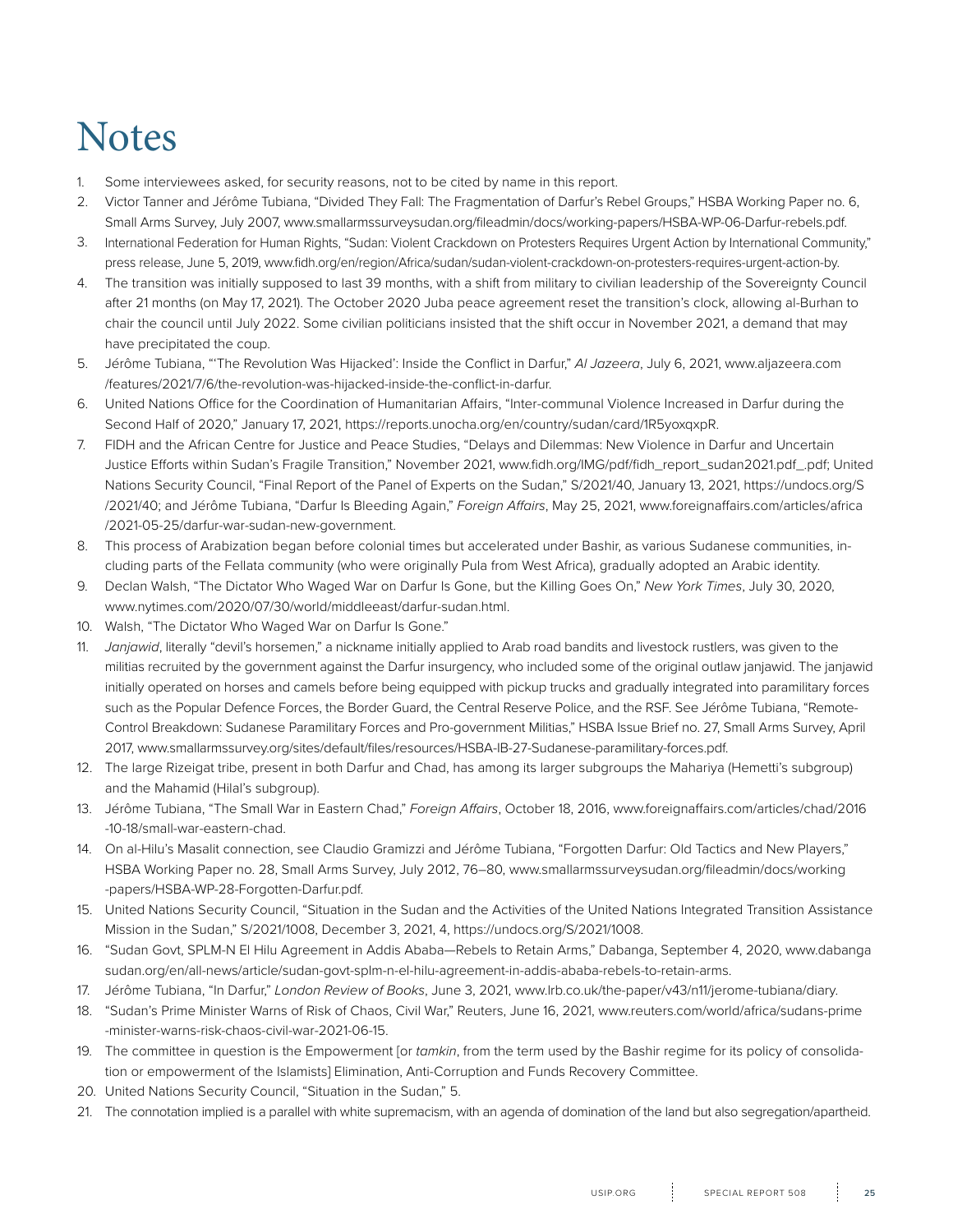- 22. In western Sudan in the 1980s, a movement known as the "Arab Gathering" referred to both Gadhafi and Chadian Arab rebels as its "godfathers." Its ideas and leaders were considered to be at the origin of the formation of the janjawid militias in Darfur. Some of them appear now to support Hemetti, seeing him as the enforcer of their agenda. Their opponents believe that the same supremacist agenda, aiming at promoting Arab supremacy in Sudan, Chad, Niger, and Libya, may unite players as diverse as Hemetti, Chadian Arab rebels, Haftar's Libyan Arab Armed Forces and their UAE backers, and Niger's new president Mohamed Bazoum.
- 23. Jérôme Tubiana and Marielle Debos, "Déby's Chad: Political Manipulation at Home, Military Intervention Abroad, Challenging Times Ahead," Peaceworks no. 136, United States Institute of Peace, December 2017, 20–22, www.usip.org/publications/2017/12 /debys-chad.
- 24. Jérôme Tubiana, "How France Undermines Democracy in Chad," *Foreign Policy*, May 24, 2021, www.foreignpolicy.com/2021 /05/24/france-macron-chad-deby-democracy-g5-sahel.
- 25. Cyril Bensimon, "Au Tchad, la peur d'un vent de révolte soudanais" [In Chad, the Fear of a Wind of Sudanese Revolt], *Le Monde*, June 26, 2019, www.lemonde.fr/afrique/article/2019/06/26/au-tchad-la-peur-d-un-vent-de-revolte-soudanais\_5481690\_3212.html.
- 26. In addition to Chad, the G5-Sahel includes Burkina Faso, Mali, Mauritania, and Niger.
- 27. Jérôme Tubiana, Clotilde Warin, and Mahamat Saleh Mangare, "Diaspora in Despair: Darfurian Mobility at a Time of International Disengagement," Small Arms Survey, June 2020, www.smallarmssurvey.org/sites/default/files/resources/HSBA-Report-Darfurmobility\_1.pdf.
- 28. Radio Dabanga, "1,000 Sudanese Militiamen Arrive in Libya," July 25, 2019, www.dabangasudan.org/en/all-news/article/1-000 -sudanese-militiamen-arrive-in-libya.
- 29. United Nations Security Council, "Final Report of the Panel of Experts," 24, 62.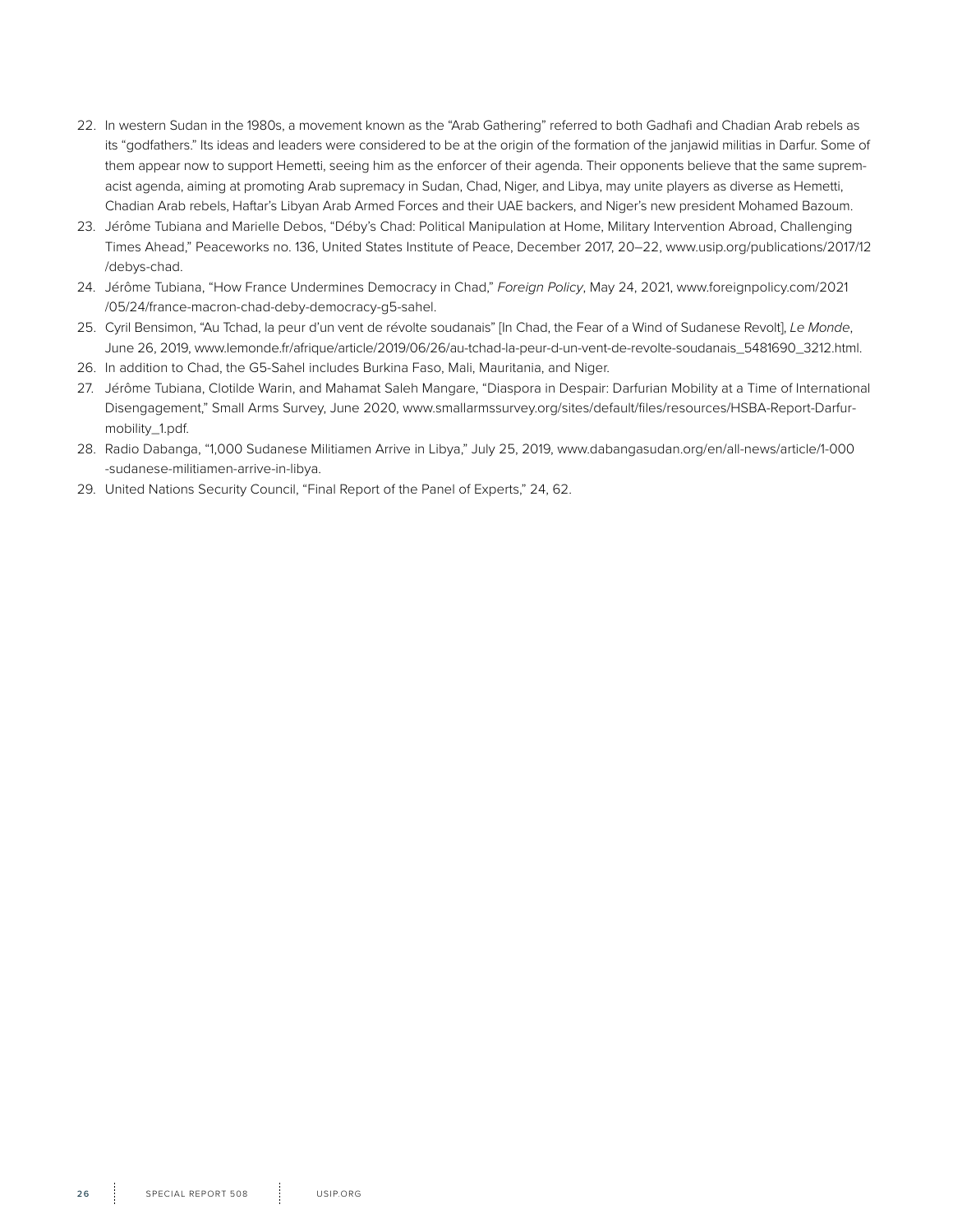#### **ABOUT THE INSTITUTE**



The United States Institute of Peace is a national, nonpartisan, independent institute, founded by Congress and dedicated to the proposition that a world without violent conflict is possible, practical, and essential for US and global security. In conflict zones abroad, the Institute works with local partners to prevent, mitigate, and resolve violent conflict. To reduce future crises and the need for costly interventions, USIP works with governments and civil societies to help their countries solve their own problems peacefully. The Institute provides expertise, training, analysis, and support to those who are working to build a more peaceful, inclusive world.

#### **BOARD OF DIRECTORS**

George E. Moose (Chair), Adjunct Professor of Practice, The George Washington University, Washington, DC • Judy Ansley (Vice Chair), Former Assistant to the President and Deputy National Security Advisor under George W. Bush, Washington, DC • Eric Edelman, Roger Hertog Practitioner in Residence, Johns Hopkins University School of Advanced International Studies, Washington, DC • Joseph Eldridge, Distinguished Practitioner, School of International Service, American University, Washington, DC • Stephen J. Hadley, Principal, Rice, Hadley, Gates & Manuel LLC, Washington, DC • Kerry Kennedy, President, Robert F. Kennedy Human Rights, Washington, DC • Ikram U. Khan, President, Quality Care Consultants, LLC, Las Vegas, NV • Stephen D. Krasner, Graham H. Stuart Professor of International Relations, Stanford University, Palo Alto, CA • John A. Lancaster, Former Executive Director, National Council on Independent Living, Potsdam, NY • Jeremy A. Rabkin, Professor of Law, Antonin Scalia Law School, George Mason University, Arlington, VA • J. Robinson West, Former Chairman, PFC Energy, Washington, DC • Nancy Zirkin, Executive Vice President, Leadership Conference on Civil and Human Rights, Washington, DC

#### Members Ex Officio

Antony J. Blinken, Secretary of State • Lloyd J. Austin III, Secretary of Defense • Michael T. Plehn, Lieutenant General, US Air Force; President, National Defense University • Lise Grande, President and CEO, United States Institute of Peace (nonvoting)